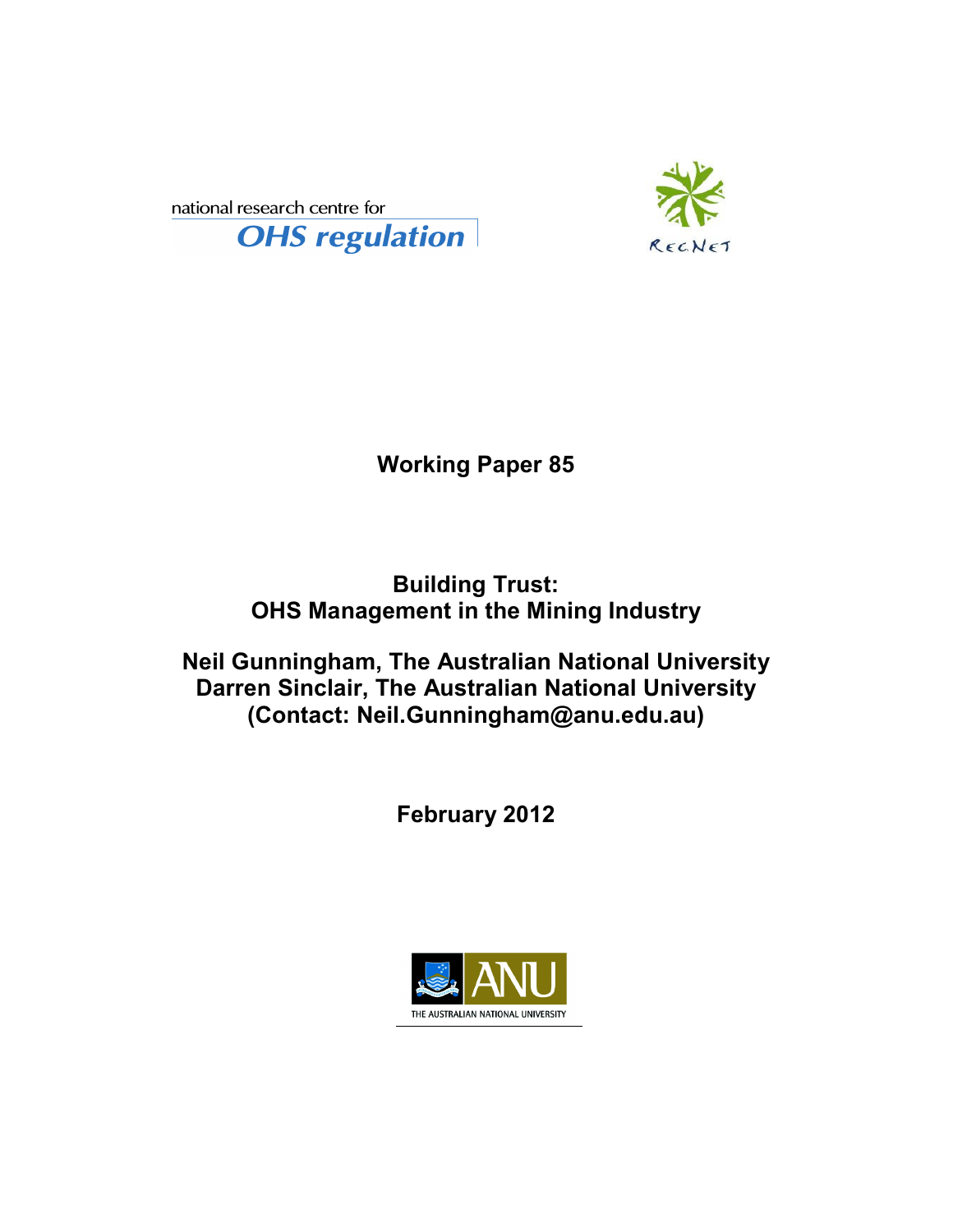## **About the Centre**

The National Research Centre for OHS Regulation (NRCOHSR) is funded by WorkCover New South Wales, WorkSafe Victoria and Workplace Health and Safety Queensland to work to achieve excellence in work health and safety research and regulation development. The NRCOHSR is a research centre within the Regulatory Institutions Network (RegNet) at The Australian National University (Canberra), and operates in association with Griffith University (Brisbane).

The NRCOHSR conducts and facilitates high quality empirical and policy-focused research into work health and safety regulation, and facilitates the integration of research into regulation with research findings in other areas of regulation. We encourage and support collaborating researchers to conduct empirical and policyfocused research into work health and safety regulation. The NRCOHSR also monitors, documents and analyses Australian and international developments in work health and safety regulation and research, as well as related areas of regulation, and produces a web-based series of working papers reporting on research into OHS regulation.

### **Address for correspondence**

National Research Centre for OHS Regulation Regulatory Institutions Network Coombs Extension Cnr Fellows and Garran Road The Australian National University Canberra, ACT, 0200 Email: nrcohsr@anu.edu.au.

#### **Disclaimer**

The views expressed in this paper are the authors' alone and do not reflect any formal opinion of the National Research Centre for OHS Regulation, the Regulatory Institutions Network or the Australian National University. They are provided for the purposes of general discussion. Before relying on the material in this paper, readers should carefully make their own assessment and check with other sources as to its accuracy, currency, completeness and relevance for their purposes.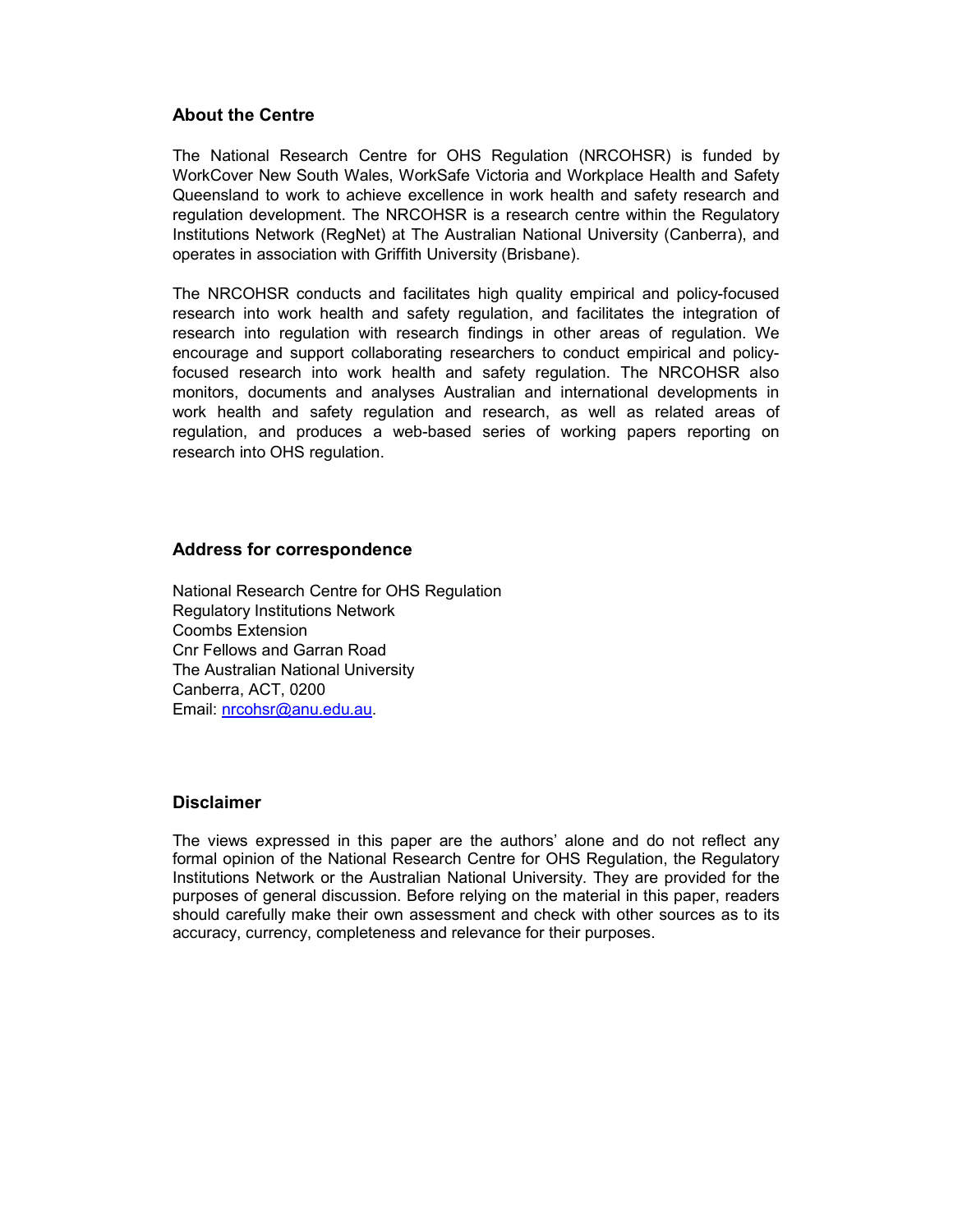## **Abstract**

Trust has been identified as important in facilitating improved outcomes in work health and safety through improved communication, co-operation, acceptance of decisions, knowledge sharing, organisational functioning, and other means. Trust (and mistrust) is a particular concern in the Australian mining industry. This paper examines how mistrust may be overcome and strategies for nurturing trust, between management and workers, between corporate and mine site management, and between management and unions.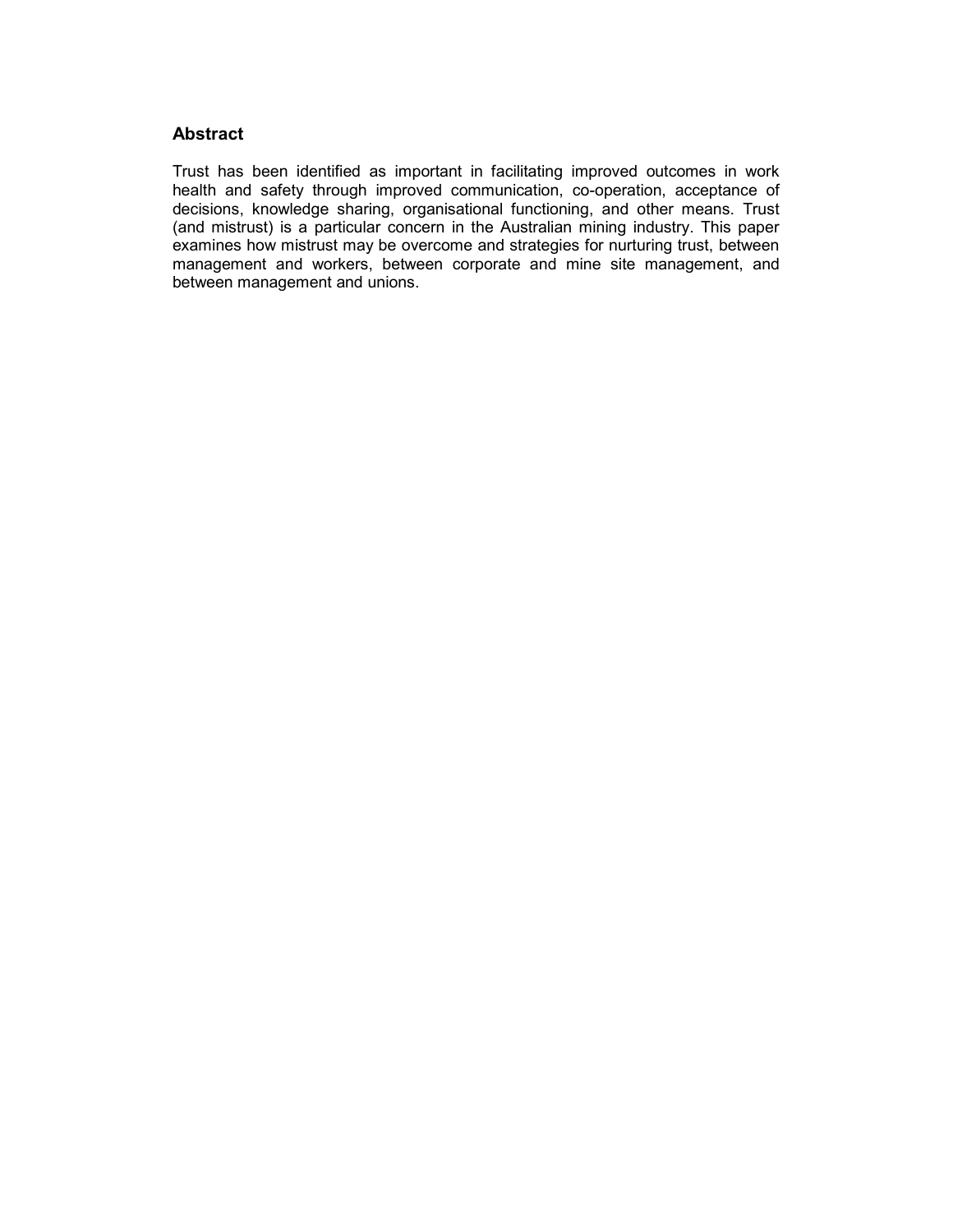## **1. Introduction**

In recent years, there has been increasing interest in the role of trust in shaping occupational health and safety (OHS) practices and performance. Trust has been identified as important in facilitating improved OHS outcomes through a variety of means, including communication (Reason 1997), maintaining co-operation (Morgan and Hunt 1994), promoting the acceptance of decisions (Tyler 2003), improving knowledge sharing (Dirks and Ferrin 2002), supporting all aspects of organisational functioning (Bijlsma and Koopman 2003) and enhancing safety performance (Barling and Hutchinson 2000). Concern about the role of trust in shaping OHS outcomes has been particularly strong in the mining sector, where antagonism between workers and management is often deep seated and where building trust is a particularly challenging and tenuous enterprise.

Nowhere is this more apparent than in Australia. For example, the 2005 New South Wales Mine Safety Review identified a "debilitating mistrust between the members of the tripartite process" (Wran and McClelland 2005, 7) as a principal obstacle to improved OHS in the mining industry, and the New South Wales Minerals Council concurred that mistrust remains the most significant impediment to improving the safety climate within the industry (NSWMC 2005). In Western Australia, the Ritter Report (2004) similarly documented the enormous difficulties of successfully implementing managerial OHS strategy where there was antagonism between workers and management, while a Queensland report pointed to a series of disputes that have "had a detrimental effect on the level of co-operation and trust between the trade unions and mine and to "the antagonistic and confrontational climate that has developed [that] cannot be conducive to optimal safety and health outcomes" (ACiL 2005, 113). While that mistrust is stronger in some sectors than in others (and it is particularly strong in underground coal) it nevertheless permeates and often poisons constructive dialogue in a wide range of circumstances and sectors of the mining industry.

Yet despite the potentially debilitating effects of mistrust on OHS performance, our understanding of how and why it develops, what its consequences are or how best to overcome it, is very limited. Only "a limited number of researchers have examined the concept within the realms of safety research" (Cox *et al* 2004), and "the exact nature of trust and its role in shaping organizational safety is poorly understood" (Conchie *et al* 2006, 1097). Perhaps unsurprisingly therefore, the current consensus is that "the formation of trust within workplace relationships is complex and elusive" (Zeffane and Connell 2003, 4).

In previous work, we examined the relationship between mistrust and OHS performance in the Australian mining industry. Based on fieldwork in ten mines and on interviews with over 120 respondents within the mining industry, we concluded that there was indeed a strong relationship between OHS performance and the degree of trust at mine site level (Gunningham and Sinclair 2011). In this working paper, rather than elaborating on the adverse effects of mistrust we focus on how it might best be overcome and on strategies best capable of nurturing trust, not only between management and workers, *but also between corporate and mine site management, and management and unions*. Such an enterprise is important because although there is a growing body of literature on how to establish a safety climate more broadly, little is known about "how trust can be increased in organizations experiencing low or fragile levels of trust" (Cox *et al* 2006, 1136).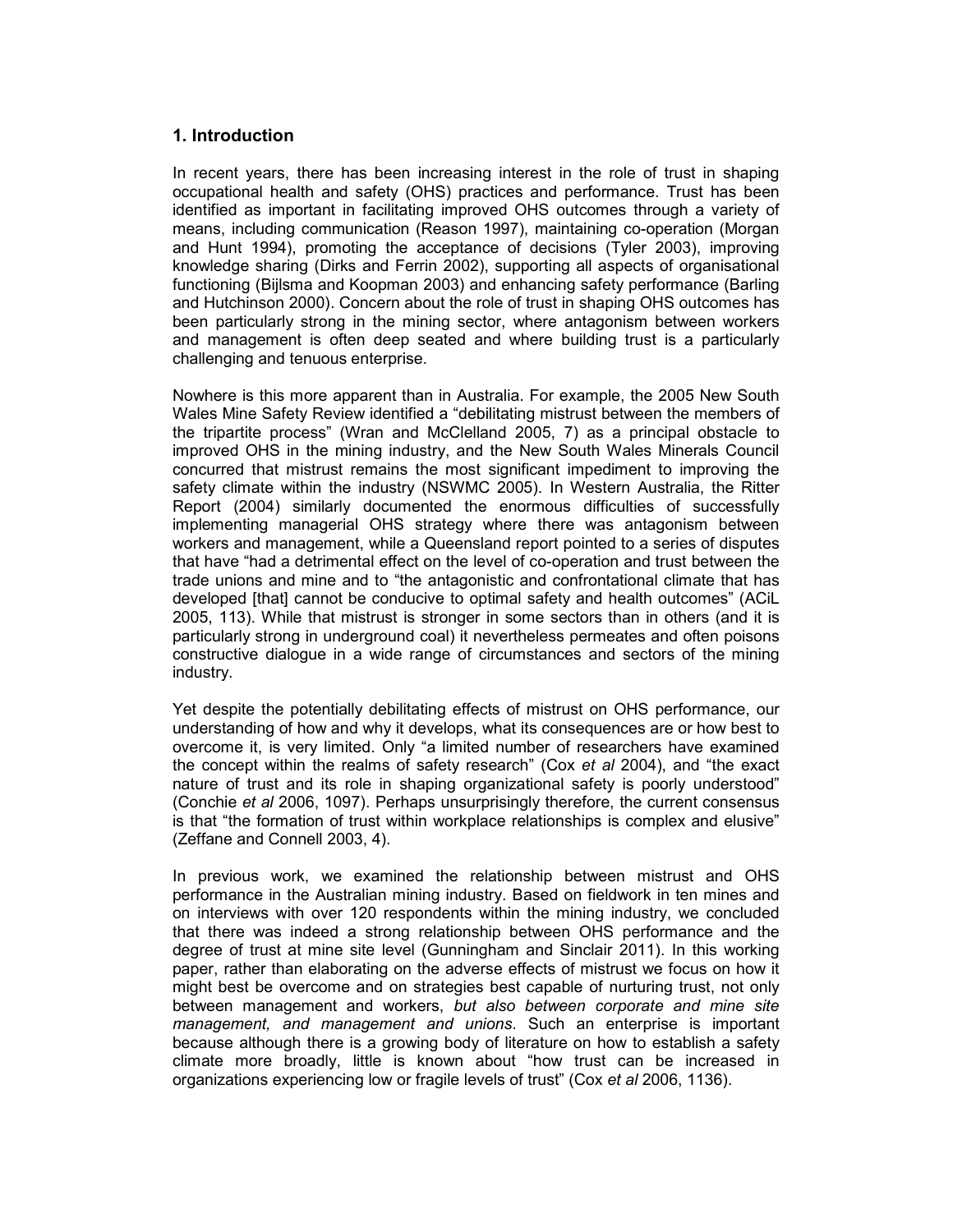We begin by outlining our research methodology, and giving a brief overview of the nature of mistrust in the Australian mining industry and our previous research findings, before devoting the substantial majority of the article to potential means for building trust. Drawing on the experience of mines that have been most successful in building trust and comparing them to those where mistrust is rife, we argue that there are a number of practical steps that corporate management, mine managers and other mine site personnel can take that serve to develop trust. Where practicable we also draw on the broader albeit limited literature on trust to build a build a composite, but provisional, picture of the architecture of trust in the mining sector. Many of the measures that seem necessary to build trust in the mining industry appear to have application to other industries and other circumstances.

# **2. Methodology**

Our broader research project was principally concerned with understanding the ways in which mistrust may inhibit constructive interactions between stakeholders, (particularly at mine site level) and mapping the consequences of mistrust in terms of OHS outcomes. To address these issues we adopted a study design based on indepth interviews with corporate and mine management, trade union officials and miners themselves. Our sample of firms was ten mine sites, in three separate companies, in two separate jurisdictions (New South Wales and Queensland), where we hypothesised we would find sufficient variation between high and low performing mines (in terms of OHS) and between levels of trust, as to reveal critical relationships between them. A particular advantage of studying behaviour at different facilities within the same company was that it enabled us to hold constant a number of variables (as where the company uses the same set of management tools to improve OHS outcomes at all its facilities) while enabling variation in others (differences in trust at mine site level).

Rather than begin with the question of trust, therefore, our initial focus was on measuring OHS performance and on ranking mines in these terms. Although many of the current statistical measures (for example, lost time injuries) have potential flaws, a combination of these, OHS audits, and the increasingly sophisticated *internal* tracking measures that have been in existence for several years, provided sufficient sensitivity and reliability to identify high and low OHS performing mines for the purpose of this project. We also asked senior officers in participating companies themselves to rank their mines in terms of OHS performance. Triangulating this data allowed us to identity clear groupings of high and low OHS performing mines across the three companies (although we were less confident of precise rank order). In order to sharpen contrasting experiences, those mines that were located close to the middle of the OHS performance spectrum were excluded from the study.

We conducted semi-structured interviews at each mine over two-day period with a representative sample of both staff and workers (120 in total). A typical sample of twelve interviewees from each mine included the general or operation manager, mine manager, shift or process supervisors, under manager, safety officer, engineering (mechanical and/or electrical) managers, crew leaders (deputy under managers, team supervisors), and workers and tradesmen (including local check inspectors/site safety representatives). In most cases the balance of managers to employees was split approximately evenly. Each interview was conducted in private, with interviewees informed in advance that all material arising out of the interviews would be treated confidentially, and used anonymously in any subsequent publications. In addition to the mine site interviews, representatives from corporate management, including chief executives, safety managers and operational managers, across the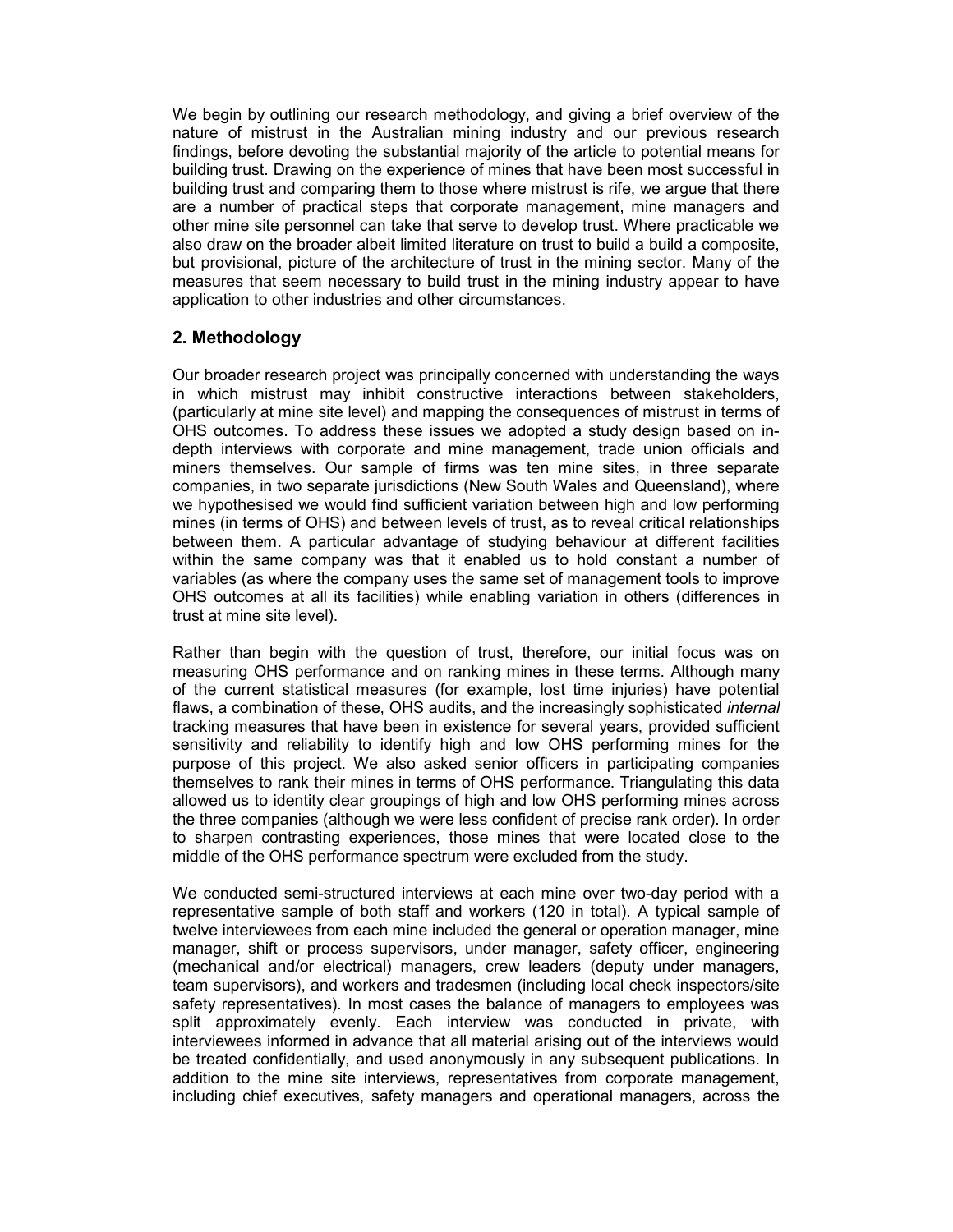three coalmining companies included in the project, were interviewed. A total of twelve corporate interviews were conducted.

Qualitative material generated by the interviews was supplemented by reviews of both the domestic and international literature. The three mining companies involved in the project also provided internal policy background and safety statistical information and audit data (on a confidential basis).

## **3. Mistrust in the mining industry: A context**

For present purposes, trust can be regarded as "an individual's belief or common belief among a group of individuals that another individual or group (a) makes good faith efforts to behave in accordance with any commitments both explicit or implicit, (b) is honest in whatever negotiations preceded such commitments, and (c) does not take excessive advantage of the another even when the opportunity arises" (Cummings and Bromley 1996, 302). In the particular context of relationships between workers and management, trust can be best understood as an individual's willingness to rely on another person based on expectations that he or she will act safely or intends to act safely. For example, management (which particularly in underground coal mines has limited capacity to monitor or control workers directly) might trust workers not to cut corners, or break safety rules or take unreasonable risks. Workers in turn may trust management to keep them safe (Risk Analysis 2006).

In Australia the mining industry has been beset by rampant mistrust between the major stakeholders for many decades. Workers and management have been polarised on a plethora of issues and relations between the relevant trade unions and mining companies are often acrimonious. Many managers express a strong mistrust of union dominated workforces in general and of union representatives in particular (although, there are notable exceptions) and even in the absence of trade unions, they regard the entrenched attitudes and behaviours of many mine workers as being antithetical to modern management practices, and as making it very difficult to improve either productivity or safety outcomes (which they regard as going hand in hand). Many mine workers, and certainly trade union representatives, have an equally deep mistrust of, and hostility towards, management, borne in no small part from a history of death, injury and disease for which employers were, historically, hardly blameless (Hargraves 1993; Shaw and Bruns 1947). Lockouts, strikes, and the ruthless use of leverage (by both sides depending on the economic climate) have also left their scars and stories (for example, concerning the brutality of the lockout of 1929) are passed down from one generation of miners to the next (McColl 1982), reinforcing negative stereotypes.

Beyond worker/union and management relationships, corporate and mine site management interactions are also susceptible to mistrust and its corrosive impact on OHS outcomes, as are the lower levels of the management hierarchy. As corporate management has increasingly sought to impose uniform safety standards and systems across different mine sites, so to has their been a build of suspicion and resentment on part of middle management struggling with increasing administrative responsibilities, and fearful of exposure to safety prosecution by the inspectorate.

Our empirical work led us to conclude not only that there is a strong association between low trust and low OHS performance but that there are a *cluster of characteristics* that are strongly associated with a heightened presence of mistrust at lower OHS performing mines (for further detail, see Gunningham and Sinclair 2011). Briefly, these are: (i) a catalytic event (as for example where management "cut coal"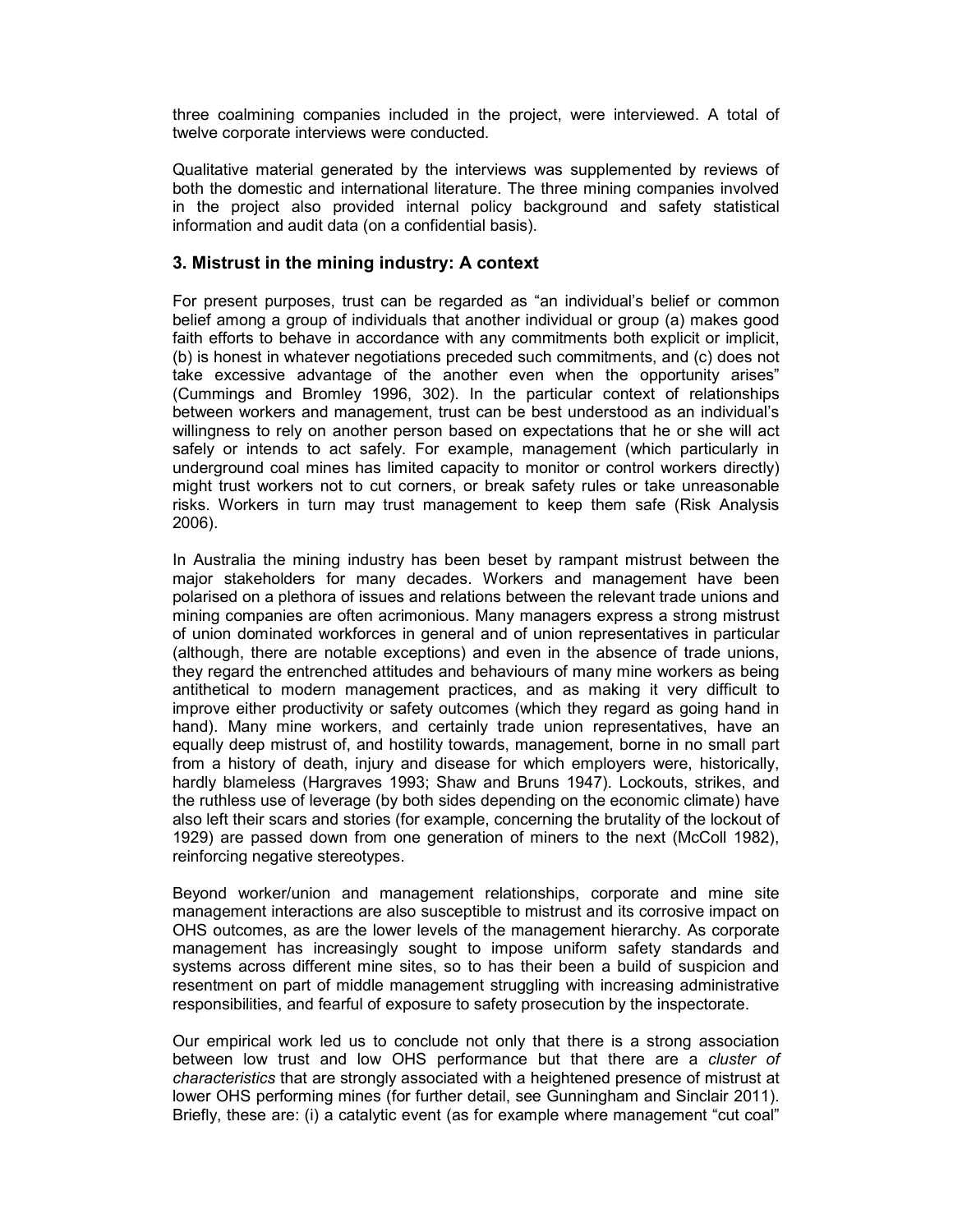during a strike); (ii) a divided workforce (with distinctive and antagonistic groups of workers); (iii) mixed messages, inconsistent actions (for example where management promotes a "no-blame" culture, then criticises workers when reporting incidents); (iv) a high turnover of senior mine management (in some cases mines have lost approximately 50% of senior management in a single year); (v) closed management style (including a reclusive management team; a lack of communication and consultation, and issues of ownership of safety initiatives); (vi) underutilised, isolated or ineffectual line management (in particular, crew leaders that are "sandwiched" between workers and management; (vii) certain organisational structures (in particular, fixed shifts and hierarchical shift management); and (viii) a resentment of corporate intervention (middle managers in particular are increasingly frustrated by additional safety-related paperwork and obligations flowing from corporate safety initiatives). While different mines exhibited different combinations of these characteristics, nevertheless, the overall conclusion was clear: the greater the number of these characteristics exhibited at any one mine, the greater the likelihood that mistrust will impact negatively on safety processes, practices and outcomes.

# **4. Nurturing trust: Corporate and mine-site strategies**

Drawing on the experience of mines that have been most successful in building trust and comparing them to those where mistrust is rife, we argue that there are a number of practical steps that corporate management, mine managers and other mine site personnel can take that serve to develop trust. We also draw on the broader albeit limited literature on trust to build a composite, but provisional, picture of the architecture of trust in the mining sector. Such an enterprise is important because although there is a growing body of literature on how to establish a safety climate more broadly, little is known about "how trust can be increased in organizations experiencing low or fragile levels of trust" (Cox *et al* 2006, 1136). Many of the measures that seem necessary to build trust in the mining industry appear to have application to other industries and other circumstances.

# **4.1 Corporate safety leadership**

As is widely acknowledged, the role of senior management in creating trust is crucial (Hopkins 2002, Whitener *et al* 1998). Senior management sets the priorities, establishes the values, and provides the resources that substantially shape mine management and workforce responses. Messages conveyed by senior management, particularly as to whether and how much they value safety and the wellbeing of the workforce, are part of the composite picture that workers develop as to the company's motivations and behaviour. As Conchie *et al* (2006, 1152) point out in their overview of the trust literature, "a good organisational safety culture typically relies on good safety leadership [that] promotes shared values and commitment to an organization's safety policies".

Our own research supports this view, but it also highlighted three related and important issues. First, we found a number of instances where the absence of leadership at corporate level served to undermine site level initiatives. For example at one mine in our sample, mine management had managed with some difficulty to establish a genuine reporting culture and, unsurprisingly, the number of reported incidents had risen. The manager was then criticised by corporate management for the worsening safety performance of the mine, as measured by incident reporting. This unsurprisingly served to undermine both the credibility of the reporting initiative and the leadership of mine management who had promoted it.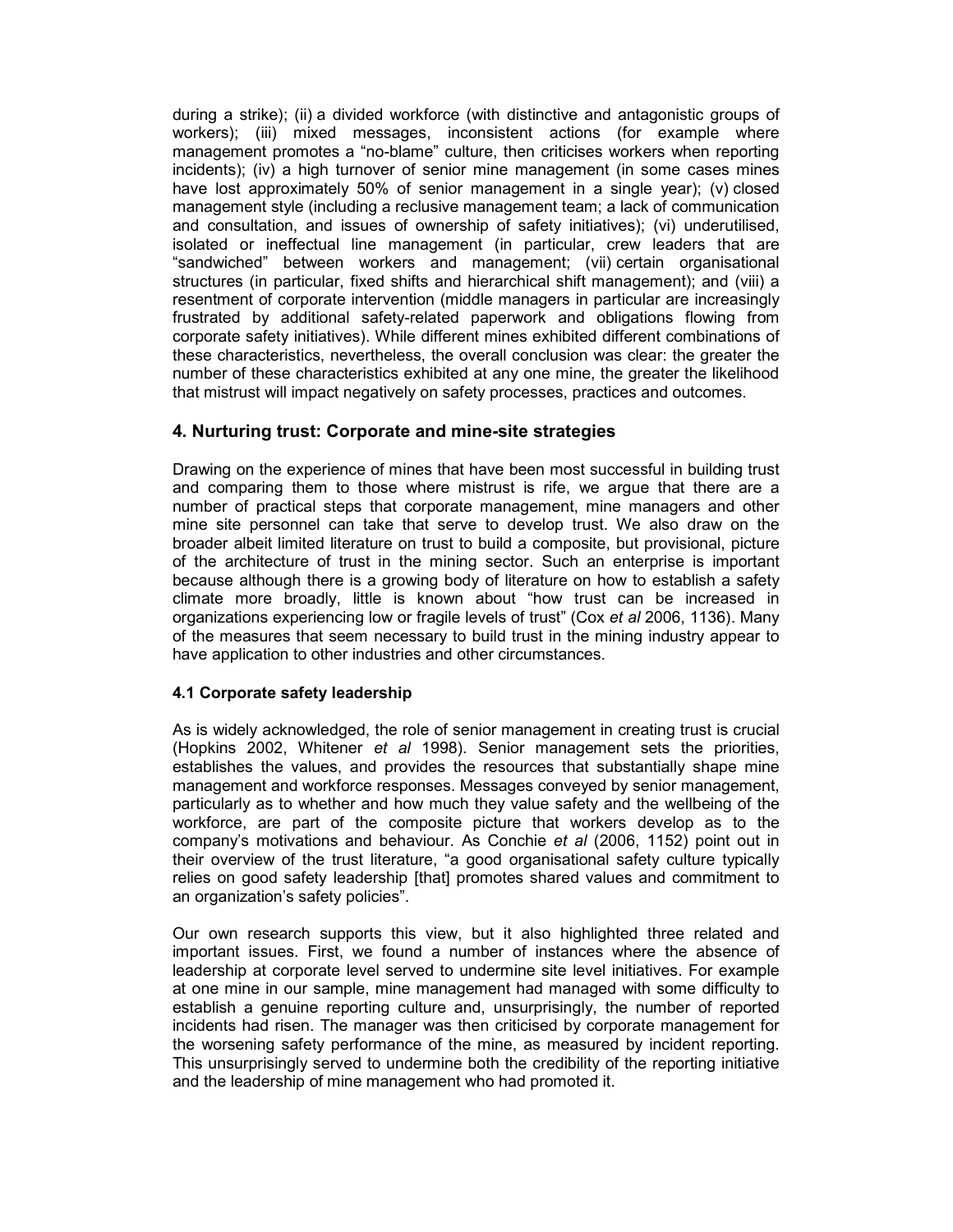Second (and closely connected to the above) a lack of corporate leadership can exacerbate mistrust at mine site level, with adverse consequences for OHS. Strikingly, the three lowest OHS ranked mines in our sample (one from each company) displayed the highest levels of mistrust towards corporate management. In one case, mine management viewed corporate OHS interventions as an unwelcome and unjustified intrusion into their internal affairs, while two others doubted the competence of corporate management to fulfil their stated OHS ambitions, and perceived their intervention as an expression of corporate mistrust in mine management's own competence. In contrast, at many of the better performing mines there is far more acceptance of the desirability, effectiveness and benefits of corporate OHS interventions.

Third, we found that senior management commitment was a necessary but not a sufficient condition for the success of OHS initiatives. For even where senior management set high health and safety standards, developed an ambitious corporate OHS vision, disseminated the safety message widely, and introduced sophisticated safety management tools, their efforts were still likely to rendered ineffective if either (i) mine management mistrusted corporate initiatives, or (ii) there is such mistrust at the level of the workforce sub-culture that even well intentioned management initiatives are treated with cynicism and undermined. In these circumstances our findings suggest that even the existence of advanced and sophisticated tools of internal management regulation (including OHS management systems) may be insufficient to deliver improved OHS outcomes at mine site level (Gunningham and Sinclair forthcoming).

In terms of building trust, and through it, improved OHS, these findings have two important implications. First, unless the mistrust of the workforce can be overcome then even the most well-intentioned and sophisticated management initiatives will be treated with cynicism and undermined. Our findings suggested that without trust workers treated almost all corporate management safety initiatives with suspicion and refused to buy into them. Safety observations were perfunctory, incident reporting was trivialised or ignored, systems were more honoured in the breach, and sophisticated electronic monitoring systems were side tracked. Second, mine management leadership on OHS (and middle management commitment) is every bit as important as corporate leadership and worker mistrust will not be overcome without it. Indeed, the majority of workers do not identify with corporate management, and are largely unaware of them. This emphasises the importance of personal relationships and daily contact with mine site management in providing the opportunity for the demonstration of safety leadership.

Accordingly, developing mechanisms that build a cooperative relationship between mine site management and the workforce and that obtain worker "buy-in" to management based initiatives will be crucial. These issues are further explored below.

#### **4.2 Mine management leadership**

Although the management literature emphasises the importance of leadership, for the most part, what is contemplated is corporate leadership. Far less recognised is the importance of leadership at facility (mine site) level, which in the mining industry suggests a key role for mine managers. Not only must mine management espouse the value of a safe workplace, they must also demonstrate their commitment to that value by their actions. Unless mine management "walks the talk" then worker cynicism about management motivations will remain high.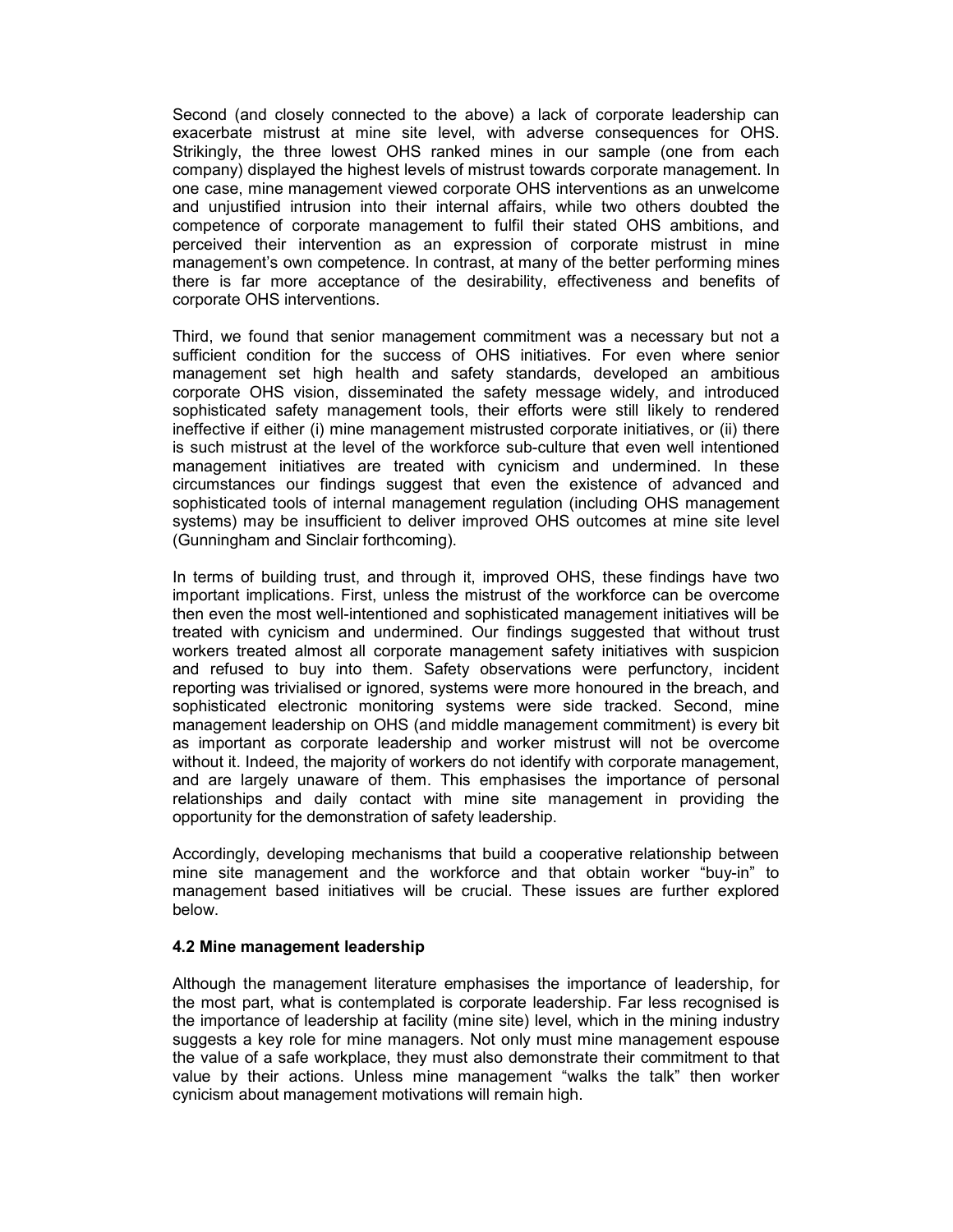Our research revealed the attitude of mine management to be particularly important because, as numerous workers and middle managers told us, the level of safety that a mine achieves, is in very large part the level that the "boss" wants. And from their perspective, the boss for all practical purposes is the mine manager (who they see almost daily and whose impact upon them is direct and visible), not the company's remote corporate management. Thus it is mine management's perceived integrity that will have most influence in shaping workforce perceptions of management commitment, and it is how they interpret corporate directions and make day-to-day judgments on mine safety issues that will make the greatest impression "at the coalface".

Workers expressed a strong preference for mine managers who adopted an open and communicative style of management and reported that it was an important component of building trust. We found that at higher OHS performing mines the mine manager usually sets a positive tone, often by creating opportunities for both informal and formal engagement, taking advantage of shift changes and the normal course of daily activities to engage directly with the workforce. In contrast, at one low OHS performing mine, for example, it is noted that senior mine management "disappears into their offices" whenever there is a change of shifts, while at another, a reclusive middle management appeared to be the problem. At the latter, the mine manager sought to overcome the problem by requiring new miners' changing room sheds (referred to as "dongas") to be built immediately adjacent to management offices, thereby making it virtually impossible for staff and workers to avoid each other.

We also found that at the best performing mines, management found a variety of ways to overcome worker suspicion, such as by being receptive and responding rapidly to safety concerns raised by the workforce. This meant demonstrating their commitment to workers (what elsewhere has been described as an "empathic style" where management does a great deal to help the individual worker solve the problems he or she encounters at work (Hasle and Møller 2007). Such a style has been strikingly lacking in the mining industry as a whole. One of the most important findings of Pitzer's cultural survey of the mining industry was that:

the "value" of "Care about employees" that underpins the achievement of a positive safety culture seems lacking in the industry … the pervasive message employees connect with is that management does not "value" employees (MCA 1999, 36).

Beyond issues of engagement, however, the most compelling demonstration of mine managers' commitment to safety was almost universally regarded as being their willingness to halt production if safety is seriously compromised. This, workers widely reported was the clearest possible demonstration of their willingness to "walk the talk". At high performing mines, managers appeared far more willing to "bite the bullet" on this issue, notwithstanding the difficulties involved. For example, one manager described how:

We were well into the production panel — [when a problem arose] — I stopped for 24 hours to fix it. I refused to put machinery down the pit if the situation is not satisfactory and if it's a major issue — if it's unsafe, that's it. Full stop. We go down a framework approach. We have learnt to assess risks. If the risk is acceptable, we carry on. If you get the wrong answer (its unsafe) then too bad — you just stop work. That's far better than spending the rest of your life walking down the street with someone pointing to you saying 'that bloke killed my old man'.

In contrast, poor performing mines, both in safety and productivity, were the most reluctant to halt production. As one respondent stated: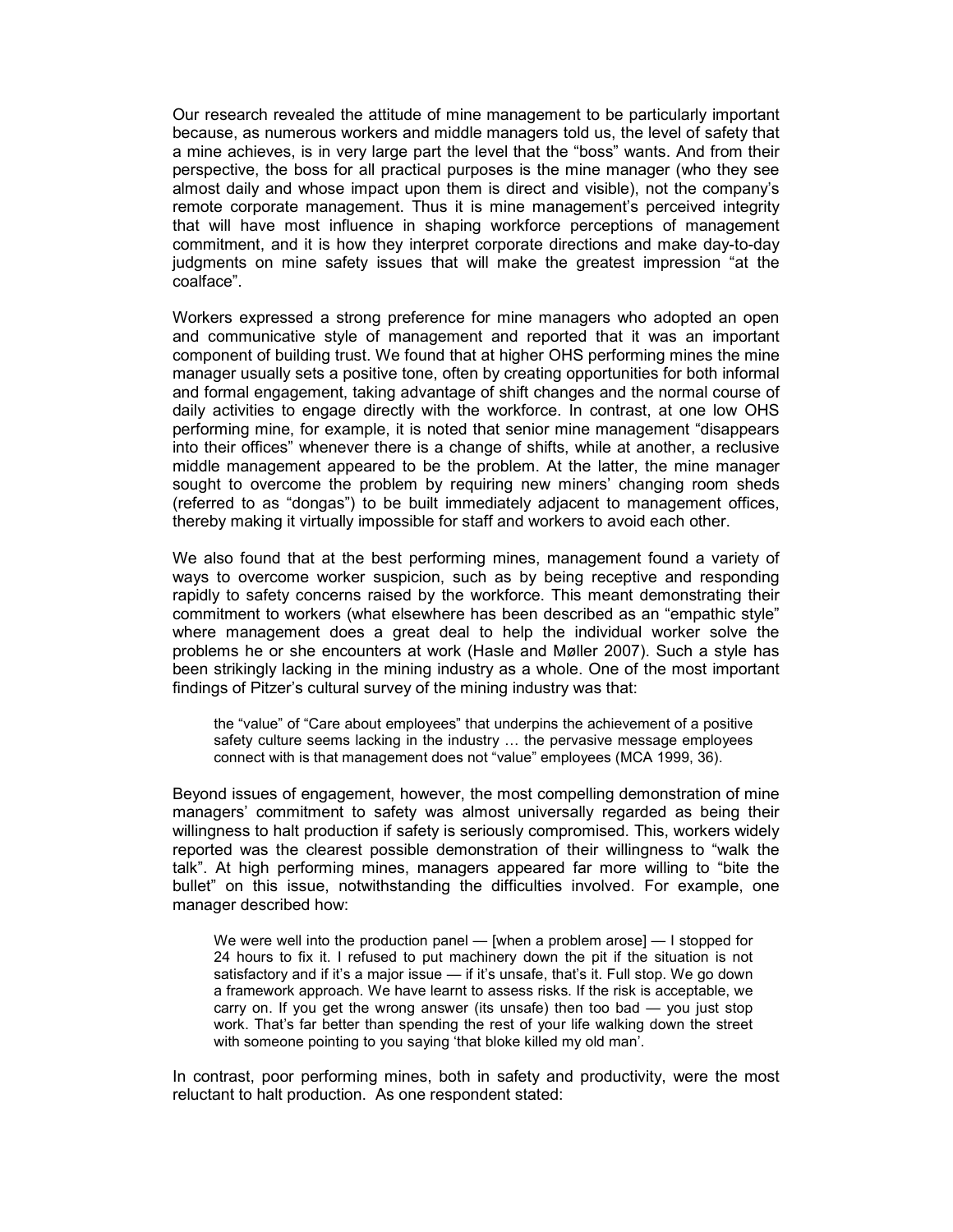Coal mining is basically production orientated. … What I'm saying is that the focus of almost everyone at the pit is basically production. They don't see safety as being a large part of their job, it is something that's incidental.

And failures to put safety before production served to reinforce cynicism and mistrust on the part of the workforce, and can undermine almost all other management OHS initiatives.

Intriguingly, at some lower OHS performing mines, it was not just management that displayed a preference for production values over safety values: workers too adopted this attitude. At such mines it was not uncommon to find the crew focused exclusively on production, with workers saying they "just want to cut coal". As one worker stated:

[we are] basically production orientated. … What I'm saying is that the focus of almost everyone at the pit is basically production. They don't see safety as being a large part of their job, it is something that's incidental.

Finally, given the importance of the personal relationship that good mine managers often manage to create with many members of the workforce (admittedly much more on the day shift than the night shift) mines that have a high turnover of mine managers inevitably face serious problems in terms of building trust. Yet some companies frequently rotate mine managers and other senior mine level positions between mines. This not only results in a loss of corporate memory at individual mines sites, but constrains the development of good working relationships between managers and workforce, and inhibits the building of trust. Our findings suggested the need to avoid repeated and rapid changes involving a number of senior mine management positions, except where a manager has demonstrably failed to build trust with the workforce and where relations between the manager and the workforce are beyond repair.

#### **4.3 Overcoming middle management inertia**

Even where both corporate and senior mine management have a demonstrable commitment to high levels of OHS, there remains a substantial impediment to their achievement if middle management below them, do not "buy" the safety message. That is, not only is visible corporate commitment crucial to maintaining trust, but the behaviour and actions of middle managers also plays a particularly important role (Cox and Flin 1998; Clark and Payne 1997). Here, trust may be lacking between one level of management and another (as distinct from mistrust between workers and management), and there may not just be a lack of trust in senior management's integrity but also in their capacity and competence to deliver on their OHS commitments.

In terms of integrity, middle management at a number of the worst performing mines viewed corporate intentions with deep suspicion. A key concern was that corporate attempts to devolve responsibility in conjunction with greater accountability, was just a senior management strategy to "protect their own arses", with the result that middle management would get the blame in the event of an accident. Such resentment sometimes morphed into active resistance, as the experience at one lower OHS performing mine illustrates:

We have a small core of managers who think [corporate OHS initiatives] are a load of crap and they've said so, this is all bullshit and when you get to the mine level, because they think it's all bullshit, they don't do anything until the last minute and then your attempts at being professional come to nothing.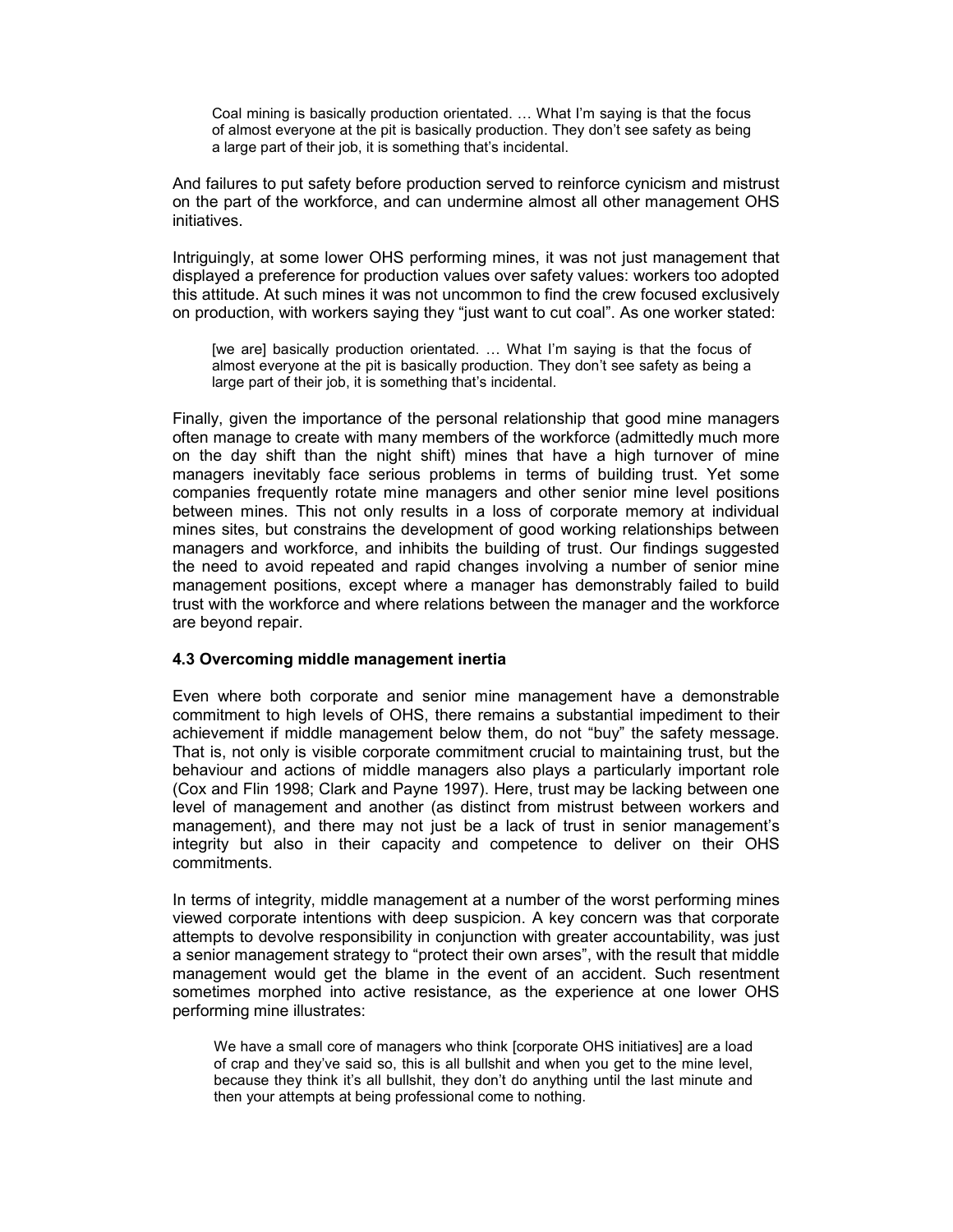A major concern was that corporate OHS initiatives, which middle management was responsible for implementing, imposed substantial paperwork and demands on their time without achieving substantive safety improvements. At one lower OHS performing mine, for example, these concerns tended to focus around the issue of electronic safety monitoring systems:

It has only been very partially implemented. It is not taken seriously by middle managers, with overdue action allowed to accumulate unimpeded. Some have a very cynical attitude towards it, in particular that it is a malicious attempt by management to control their behaviour. Others think it is just another extra burden that makes their job harder.

These findings are consistent with those of Pitzer, who in his cultural survey of the Australian mine industry found that the middle management group showed signs of "disillusionment" with corporate safety initiatives (MCA 1999).

Line managers, notably crew leaders, were particularly inclined to mistrust and resent more senior management. Although all mines struggled to some extent with deputies (deputy under-managers) meeting management OHS expectations – "the hardest job is getting the front line supervisor to do their safety job properly" – lower performing mines had the most difficulty in this regard. Deputies at lower performing mines were particularly inclined to feel let down by a lack of management support. As one put it:

We were told we were going to be made part of management and all the rest of the shit and we've always heard it that many times it ain't funny. … [but] it just sort of fell over.

Another commented "we're sort of doing more of a managerial role with what we do, but then all of a sudden they'll bring you back to earth and say you're not doing this or not doing that and you're only one of the blokes". This can lead to questions by both management and workers as to where their loyalty truly lies:

The front line supervisor is the conduit between management and workers  $-$  is often seen by the workers as part of management, and seem by management as part of management, but are sometimes treated by managers as part of the workers. They run with the foxes and hunt with the hounds.

Irrespective of the precise source of middle/line management mistrust, the consequences can be highly detrimental to safety practices and performance. For example, middle managers openly admitted to not meeting their obligations to conduct behavioural based safety observations, or when they did, conducting them in a perfunctory manner, to audit recommendations being "left on the shelf", to not following or referring to safety management systems, to delivering safety briefings where they are simply "going through the motions", and to ignoring specific directives to engage in "safety actions" as provided by sophisticated electronic OHS monitoring systems. Such a "blockage" at middle management level is not confined to the mining industry and seems to be a common and substantial challenge to building trust across a range of organisations, particularly where line managers are distracted by their own accountability and the pressure to meet performance criteria (Jeffcott *et al* 2006, 1116).

Given the crucial role played by middle/line managers in the determining the success of company-wide OHS initiatives, maintaining their trust in both corporate management competence and commitment is crucial. But how is this likely to be achieved? Our fieldwork suggested the need for a mix of mutually supporting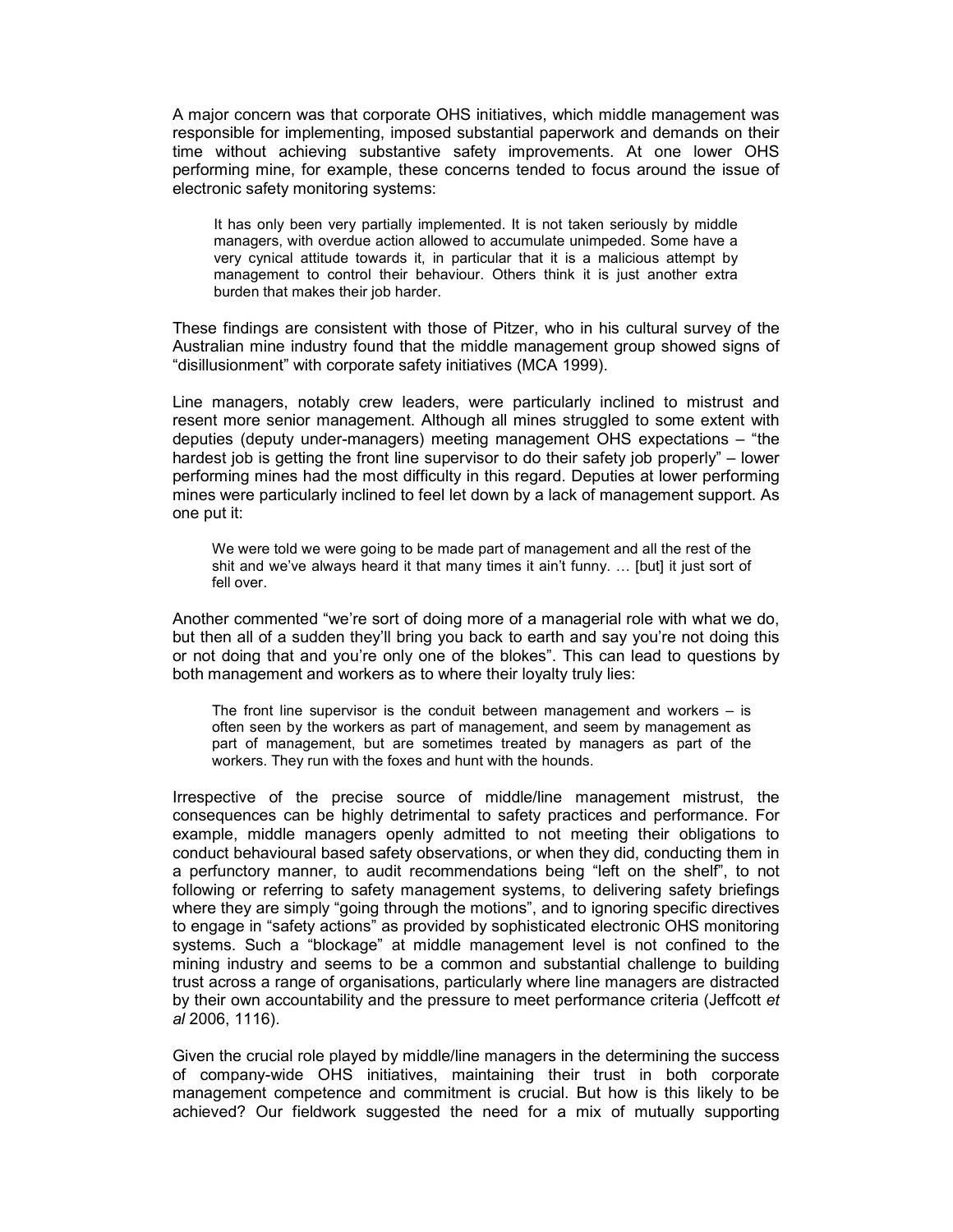approaches (no single approach alone is likely to be sufficient to overcome a deepseated and long-lasting mistrust).

First, the highest performing mines made high quality training a high priority for middle management. And OHS is not treated only as a discrete training module; it is a core feature across the board. Training also needs to be scheduled as a regular ongoing activity, not just as an ad hoc intermittent event. In this regard, those mines operating on a rotating shift find it easier to schedule training, for example, as a monthly event that captures all employees – in contrast, as training often occurs during regular business hours, those on night shifts at fixed shift mines may miss out on training. A key part of any training program will be to ensure that middle managers have more than just adequate training in the operation of increasingly sophisticated OHS interactive databases – this is particularly true given the natural aversion to information technology of many middle managers.

Second, OHS must become a central feature of middle management duties, functions and responsibilities, and, crucially, recognised as such by senior management. The key objective in this regard is to ensure that safety management is not just as an "add on" to their "real" role. Rather, it provides a valuable avenue through which to achieve (and leverage) a broad range of management objectives (a key aspect here is the use of interactive OHS databases as a valuable management tool). It is vital that senior management review the performance of middle management accordingly, and, crucially, back middle management to make OHS decisions even where this may lead to a loss of production in the short term  $-$  a failure to do so will greatly undermine efforts to build trust, and will reinforce negative perceptions on the part of middle management that senior management is not really serious about safety.

Third, middle managers should be provided with adequate time and resources to devote to an ever-increasing workload generated by corporate OHS obligations (at present many feel swamped and are struggling to cope, for example, with "excessive" audit burdens). Again, a failure to do so risks reinforcing negative middle management perceptions about lack of senior and corporate genuineness. A key issue here is to avoid a "tick the boxes" approach to OHS duties which risks being seen as meaningless "numbers game".

Fourth, corporate management should strive to provide consistency in the approach and direction of OHS initiatives and their consequent middle management obligations. Although continuous improvement is an essential component of modern safety management systems, it is particularly important to avoid seemingly capricious (and kneejerk) changes to standards and systems. Consistency of message and approach provides middle management with greater confidence that corporate management is in "for the long haul" and makes it less likely they will avoid committing to OHS initiatives by simply waiting for the next corporate management scheme or, indeed, change in senior management itself.

Fifth, line managers need to be clearly identified as being part of the management structure – too often they receive mixed messages and viewed as "part of the crew". A clear management role of crew leaders can build trust with both superiors and subordinates. Crucially, however, this requires their senior and other middle managers to back them in the OHS decision-making. The role of line managers in elaborated on in more detail below.

#### **4.4 Flatter structures, devolved decision-making, rotating shifts**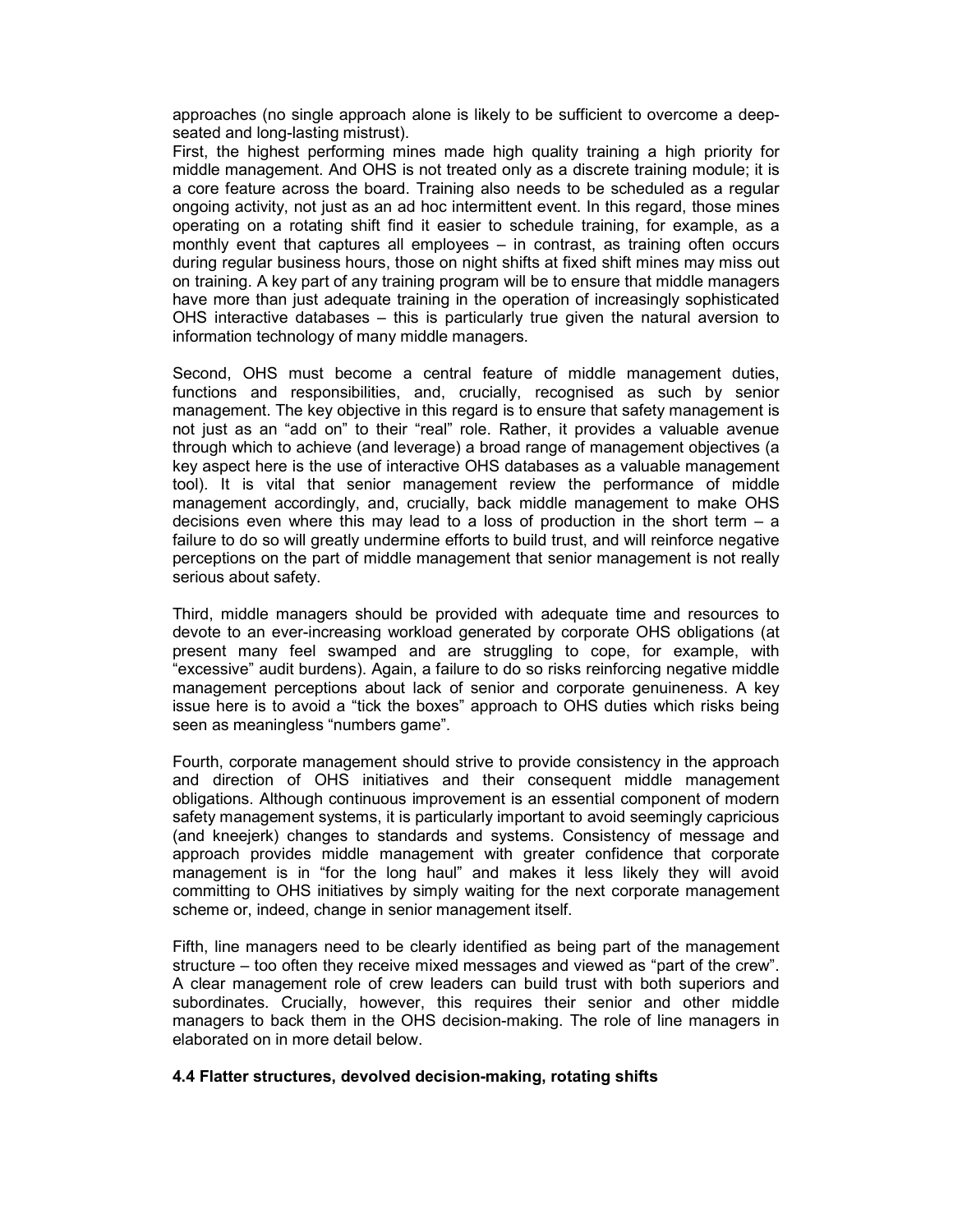The choice of organisational structure can have important consequences for trust at a mine, particularly in terms of workplace culture and the "us and them" divide. A majority of the higher OHS performing mines have adopted a flatter management structure that requires devolved decision-making. This arrangement is closely related to the above issue of middle management inertia since it has the effect of *removing* layers of middle management and bringing line management and workers in closer operational proximity to senior mine management.

A flatter management structure usually entails the creation of three discrete mining processes, development, production and supply/support ("outbye"). Each process is overseen by a single coordinator per shift, usually promoted from the ranks of line management. Above them sits a senior management supervisor for each discrete process. The net effect is the removal of an entire layer of middle management.

Where this structure had been introduced, there was widespread support for it amongst both management and workers. It was claimed that the less hierarchical structure had devolved decision making to the coordinator and crews, and this had in turn created greater trust between the coordinator/crews and management. It was also claimed that the "lines of communication" between line management and senior management were more open and efficient. Workers and line management saw less unnecessary interference by middle management in their day-to-day activities. In the mines where this had occurred it appeared that line managers placed in a process coordinator role had "risen to the occasion", and that their traditional uncertainty as to whether they should behave as workers or management had been overcome: "I see myself as probably part of junior management …. The coordinator is basically running the whole show now".

Senior management has given greater authority to crew leaders acting as coordinators, in effect expressing confidence (and trust) in their capacity to manage – a trust that is largely reciprocated. And when this arrangement has been in place for some time, workers, by and large, are enthusiastic supporters. From their perspective, "one of their own" has been put in charge of day-to-day operations. From the management side, there was also some support for a flatter structure because "the more levels of demarcation and hierarchy, the more individual workers can hide and buck pass". Here our findings are consistent with the organisational trust literature which emphasises how overtly hierarchical relationships constrain trust. Those at the bottom of the hierarchy often have a "fear of exploitation and the nagging suspicion they are being treated unfairly", while those at the top suspect "that those individuals for whom they are responsible are shirking when performing their duties or engaging in acts that might endanger the organization's welfare" (Kramer 1996, 216).

The creation of discrete and distinct process teams resulted in workers having the opportunity to develop a stronger identity with their management team. At the mines where this occurred, there was usually (but not invariably) less of the traditional divide between workers and managers and greater potential to develop trust. This is consistent with Pitzer's cultural survey of the Australian mining industry where he found that "mines that reported their preference for a "Team Performance" mix of safety strategies were also the mines where more positive safety cultures were measured" (MCA 1999). Certainly, in those mines that had not pursued flatter management structures, hostility and mistrust between management and workers was considerably more evident.

Another and related issue is that of rotating shifts. There are essentially two options for arranging shifts at coal mines: fixed and rotating shifts. The former involves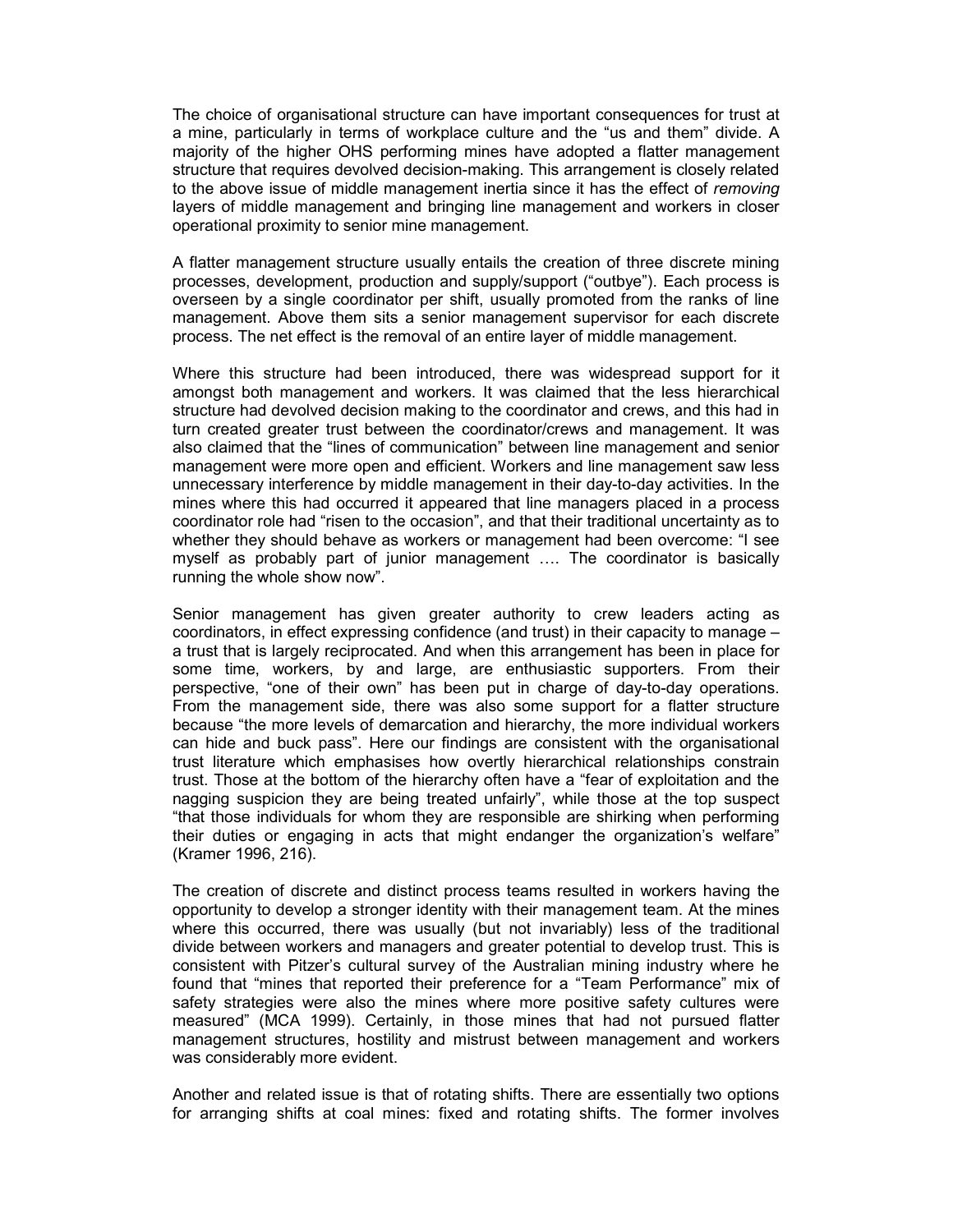placing workers on a particular day, afternoon, night or weekend shift, and little scope for interchange. Under such "fixed shifts" unions have traditionally allocated "seniority" to workers based upon their length of service, and those with the highest level of seniority are able to get first preference for their preferred shift. In contrast, shifts may be structured so that workers are rotated through each shift over a fixed period of time. The implications for trust of choosing between fixed and rotating shifts are substantial. Rotating shifts render the concept and practice of shift seniority obsolete because all workers are treated equally, irrespective of when they started working at a mine.

It appears counter-intuitive to suggest that the removal of one of the most cherished conditions of the mining unions, namely, shift seniority, could lead to greater levels of trust and safety between workers and management. And yet, where this has occurred (in some of the highest performing mines), there are convincing signs that that this has indeed been the case. For example, shift seniority reinforces the possibility of an insular worker culture developing that is predisposed to antagonism and mistrust towards management and resistant to management safety initiatives (by clustering the older and usually least flexible workers in a single shift, namely the dayshift). Seniority can also limit the capacity of management to create more productive work teams, and successfully integrate new recruits. In contrast, the removal of seniority and the introduction of rotating shifts place all workers on an equal footing, reducing the risks of insularity and parochialism.

Another important distinction between rotating and fixed shifts is that, in the case of the latter, senior management (who work day shift hours) rarely has the opportunity to interact with the night and weekend shift workers (although they will see afternoon shift workers at the start of their shift). In contrast, under a rotating shift system, all workers get equal exposure to management, making it easier for management to maintain open communication links with the entire workforce and to build a rapport with new recruits. A further benefit of the introduction of rotating shifts is that makes it makes possible the rostering of safety training for all workers over a given shift cycle. When combined with worker ownership, that is, allowing workers substantive input to the type of training they receive, this can also improve levels of trust. Significantly, despite strong in-principal opposition from unions and workers, where the removal of shift seniority has occurred through the introduction of rotating shifts (usually combined with other management strategies to build trust) there is recognition amongst the workforce of its benefits for safety and productivity.

Notwithstanding potential resistance from trade unions during the transition period, management should consider the introduction of rotating shifts at more mines, in combination with a process-based organisational structure. Rotating shifts have a number of crucial benefits for improving trust, including regular training rosters *during normal shift time,* the effective removal of shift seniority and opportunities for mine management to interact with all workers at some point during a shift cycle. However, rotating shifts will not suit all workers and proposals for their introduction must be engaged in with sensitivity and conscious of industrial relations implications.

#### **4.5 Ownership**

We are not the first to argue that that ownership and trust are closely connected. For example, Conchie *et al* (2006, 1101) suggest that: "engaging employees in decision making not only increases trust in management … but also promotes within employees the perceptions that they are trusted by management. In turn these perceptions increase the personal responsibility that employees take for safety and safe behaviour". However, our own findings were particularly striking in this regard.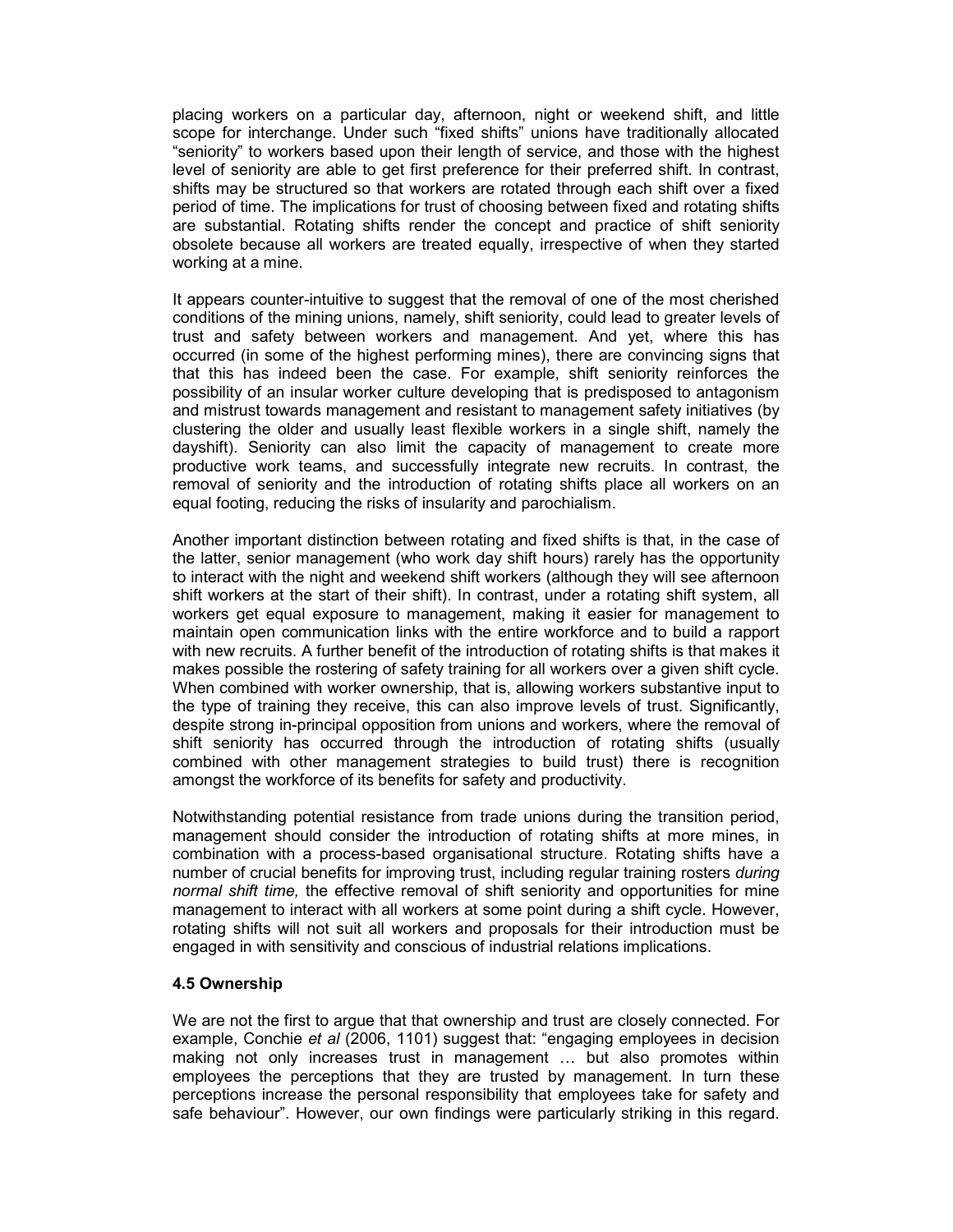Workers seemed far more likely to "take on board" and implement OHS initiatives if they had a high degree of ownership of them. At high performing OHS mines this was usually achieved by engaging workers in the creation of these initiatives or, in the case of corporate initiatives, in how these policies were interpreted and adopted at individual mine sites. As one manager described it:

Fundamentally, the process is driven by the workforce — there is a high degree of ownership. We provide the resources but we want the workers to identify the safety improvements. They've got their own committee, with about two members from management, and the rest of the eight or so are workers.

In another higher performing OHS mine, the introduction of dedicated and relatively self-managed work teams in each shift had far reaching benefits for ownership and trust:

They have changed the roster so that they have consistent teams — services, longwall and development — and they have become more specialised, with greater ownership. The teams get better at their jobs, develop more specialised skills, the workers have more input into the work program and have a vested interest in the crew's success.

In a third mine, even an attempt by management to introduce a behaviour based safety initiative – usually resisted by the workforce because it is seen as a "blame the worker" approach – was adopted enthusiastically, primarily because a high status and influential group of miners were engaged at an early stage and came to feel that it was "their" initiative. Similarly, in a sister mine, workers were encouraged to address inefficiencies or other problems themselves. For example, safe work procedures were kept very simple in order to give production workers the authority and autonomy to "do things for themselves". This represented a subtle shift in perceptions of ownership, but one with positive influence on worker trust. And, in perhaps the most striking example, a team representing a cross-section of operational and maintenance expertise, skills and responsibilities, persuaded company management to re-open a recently closed mine. Under a new enterprise agreement that gave them no permanency, but substantial incentives for increased production, they surprised even themselves with better production, quality and industrial relations. In particular, through their direct participation in and ownership of OHS processes, they achieved considerable improvements in safety procedures and in how they dealt with OHS challenges. One respondent was representative of a commonly held view when he said: "I was skeptical at first – we'd been let down [by management] before. But things started to come together … our input into the safety agenda was a key part of that".

In contrast, lower OHS performing mines often ignored the benefits of generating worker ownership. At one such mine, for example, workers complained they were not consulted before the introduction of a new management safety initiative that required them to complete a written "job safety analysis" card at the start of each shift, or new assignment. This not only undermined their trust in management, but effectively destroyed the credibility of the initiative: workers readily admitted that it had become common practice for them to take the cards home and fill them *in advance of the actual jobs*, for example, "while watching television" – a practice that clearly defeated the entire purpose of having the card system. In some cases they completed an entire week's, or even month's, worth of cards this way: "I fill out the books a month in advance". Others simply "tick and flick" the cards with no thought about actual risks or safety mindfulness.

#### **4.6 Communication**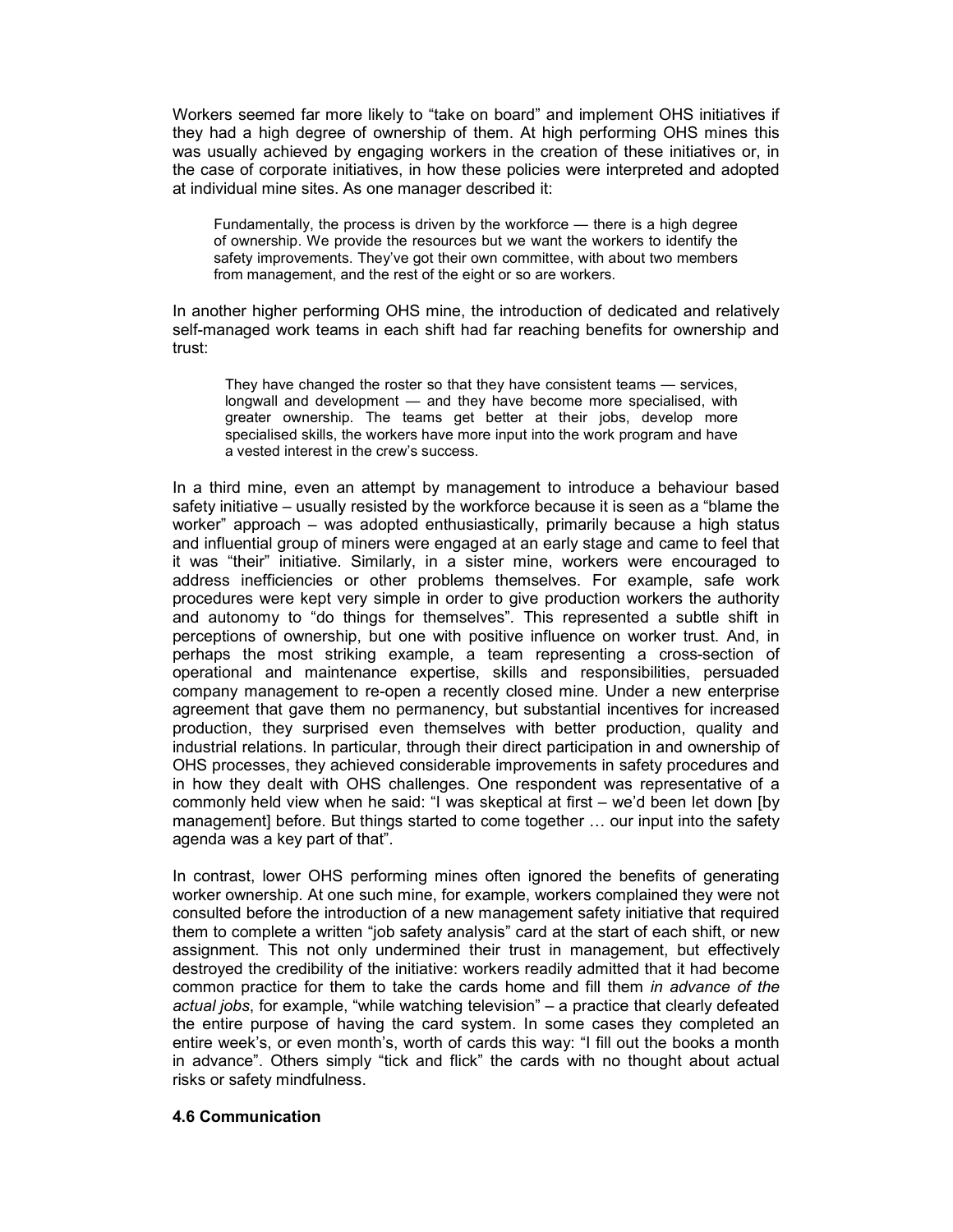Another important and related factor in developing trust is communication. Certainly a distinctive factor of all high OHS performing mines was the high level of communication between workers and management on OHS issues. However, no single, successful formula for communication could be identified, and much depends on personal management style. For example, effective communication could include start of shift meetings with deputies, tool box talks, regular planning meetings with the management group and regular OHS committee meetings, as well as a simple "open door" policy and informal dialogue with mine management, such as after-work barbeques. Some claimed that "it is much easier to engage workers in small groups", but however it was achieved, a common theme in mines with high levels of trust was the extent to which lines of communication were open and workers and managers were able to jointly engage with health and safety issues.

In contrast, most of the lower performing mines had a greater propensity to report a lack of communication as a major reason why safety programs fail to engage the workforce and disappoint in their results. At one mine, for example, there were complaints about the constant stream of new safety initiatives, accompanied by little or no prior consultation with the crew, while at another, miners were scathing about the lack of consultation in the introduction of mandatory mini-risk assessments for every shift.

This finding is consistent with research by Cox *et al* (2006, 1126) that found "that managers who are willing to share information signal to their employees that they can be trusted" (see also Clarke 1999; Firth 2004, 56-61). However, disentangling the relationship between communication and trust is difficult because good communication may be as much a consequence as a cause of trust, and is closely related to a number of other variables associated with high trust, such as a willingness to report "near misses" in a blame-free environment.

Better communication is also important in nurturing trust between management and on-site union representatives. This may be achieved, for example by providing information before decisions are enacted**,** by facilitating genuine consultation on all major OHS issues, and by conducting regular management/union meetings. Notwithstanding tension between trade unions and management (to which we return below) some high OHS performing mines have achieved good levels of communication by working with and through the local union representatives, and this approach has often served to dissipate mistrust between workers and management.

A key aspect of communication was management's willingness to listen to and respond to workers' OHS concerns and to be engaged in a genuine dialogue about them. Workers clearly appreciated managers who responded promptly when they expressed safety concerns, even when this was only to explain why they did not propose to take any further action on this occasion. At one mine, for example, it was claimed that: "we are very happy with the mine manager, [he is] not a bully, is always available, and not reluctant to go underground, asking what problems are you having". This approach resonates with Reason's arguments with regard to the importance of developing a "blame free" culture although this is more an indicator of the extent to which a broader culture of trust has already been developed than a component in the creation of such a culture (Reason 1997). Certainly it emphasises that management must be meticulous in responding to issues raised by workers and avoiding blame. Only in this way will a blame-free culture become self-reinforcing, as workers gain confidence about openly reporting errors.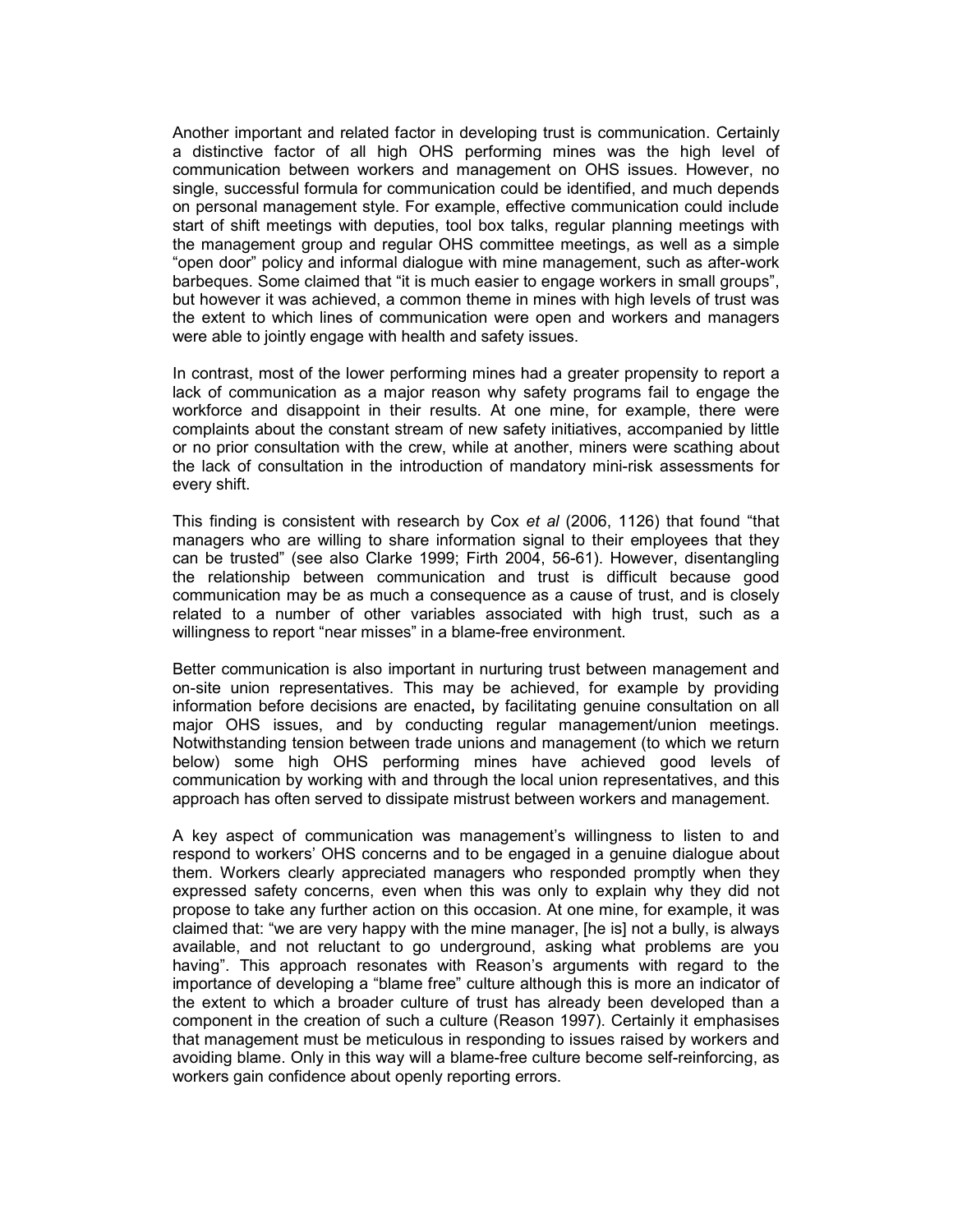A crucial component of communication across all mines was feedback from management to workers, particularly in the context of reporting on matters such as accidents, near misses, equipment damage, and hazard identification. Workers can quickly become disenchanted with the reporting process when they believe that their concerns are not being taken seriously, and/or are ignored. And it is difficult for them to ascertain the extent to which this occurring in the absence of regular feedback. Yet at some low performing mines responses to reports are simply posted on a notice board, without any face-to-face feedback, and at others feedback is either absent, or *ad hoc* and periodic. In contrast, at higher performing mines, feedback on incident reporting is seen as a priority and provided directly to the individual worker who is the original source of the report. This occurs even where the action is no-action – workers do not object to a no-action decision provided they are kept informed in timely fashion, and a reasonable explanation is provided. Not coincidentally, this course of action also served to build trust in management motives and commitment to OHS.

### **5. Trade unions and trust**

Of the mines in the present sample, there is some evidence of a greater degree of mistrust at some heavily unionised mines than at some mines where the union presence is subdued or non-existent (four versus three, respectively). This is not to say that mistrust between management and workers does not exist at the latter, but that it is not necessarily filtered through the prism of potentially poisonous union/company relations.

But this tentative finding may reflect only the particular history and culture of the mining industry and does *not* imply that trade union involvement in OHS is inherently counterproductive. That history has been characterised by conflict fuelled by a tension between safety and production and by management's sometimes failure to "walk the talk" when it comes to putting safety first, by the ruthless exploitation by both unions and management of their relative bargaining strength in different economic climates, and by union strictures on management's right to "hire and fire" (and with it, the vexed question of "management's right to manage"). Against this backdrop it is not hard to imagine how entrenched adversarialism might be detrimental to trust between trade unions and management at particular mine sites.

In contrast, in other contexts there is considerable evidence to suggest that trade unions have often made positive contributions to workplace relations. For example, Deery and Walsh (1999, 28) found that "team building, ad hoc committees, regular meetings between employers and management, joint consultative committees, suggestion schemes and grievance procedures [were] significantly more likely to be associated with workplaces that had stable or growing levels of unionization" (see also Deery *et al* 1999; Dedobbeleer *et al* 1990, 1102).

Yet while the nexus between industrial relations and OHS is a real one and the tensions between worker and management on OHS issues such as fatigue and hours of work is unlikely to go away (Nichols and Armstrong 1973; Berman 1978; Carson 1981), this does not preclude co-operation across a wide variety of workplace safety and health issues. Our interviews suggested that building trust, and maintaining a constructive dialogue between companies and unions, while sometimes difficult, was far from impossible. For example, one manager spoke of how:

You can get the cultures to come together — the companies, the unions and the inspectorate — with astounding results. Take air-born dust control — a tripartite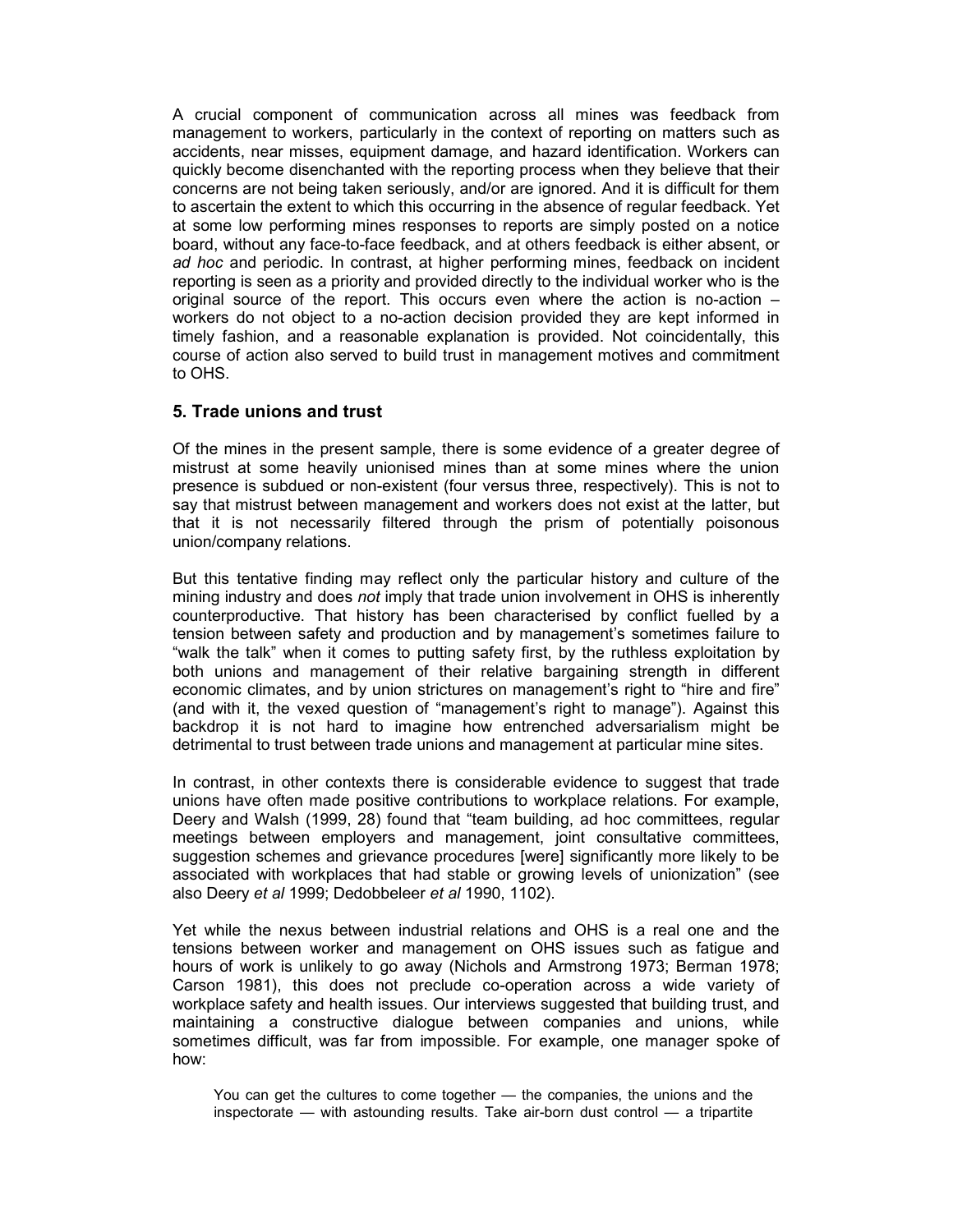approach has eradicated dust lung diseases — yet in the USA they have \$1.5 billion unfunded liability. We got terrific cooperation on this at [the mine site] and solved the issue… If we fail the standard government test the District Checkie [trade union check inspector] is informed — they phone — what are you doing? We form a dust committee, measure the impact, get feedback from workers, post a notice of the outcomes of the committee, invite all parties to see the result — that process is never confrontational — the CFMEU District Checkie is a main player.

Another described how:

We have a pretty close relationship to the workforce, and we work closely with the union officials. It started before my time in 1992. We are a relatively new mine, but we struggled with the mining conditions  $-$  the common foe  $-$  the geology. Another factor is that it's a one union pit so all the supervisors up to deputy level are all CFMEU. So there's one line of communication and strong leadership of the unions locally which helps. The communication is a matter of routine. Every Wednesday we meet with union officials… Industrial relations and safety? We have no difficulty keeping them apart. The union does it, they push safety.

And at some mines, management spoke not only of how they had good support from the unions, but also of how the involvement of the union could improve OHS outcomes: "[u]nions do add value — they support accident investigations. Local check inspectors support the development of SWPs [safe work plans] Even Behaviour Based Safety can go well if it's supported by the workforce or the unions". In contrast, at other mines, management has actively sought to marginalise union engagement, and views this as a means of improving dialogue with the workers without the filter of unions. Further, they see this as an important way to build trust with workers and improve safety performance and outcomes. The experience of two mines (within the same company), both higher OHS performing mines, illustrates the two divergent approaches.

At the first mine, following a closure (and redundancy of the existing workforce) and reopening, management chose to selectively recruit from the workforce it had previously made redundant, excluding those who were perceived to be "union troublemakers and hardliners", and also bringing in a substantial number of new workers. This provided an opportunity both to create a new workplace culture and to weaken the role of trade unions. The second mine also went through a similar process in which a substantial proportion of the workforce was "let go" and "the heavily unionized industrial culture of the past [was] largely removed".

Under a strategy of marginalisation, the first mine's management was encouraged to disengage with union officials to the extent possible, and at the same time attempt to win over the workforce through direct communication. The goal was to undermine the capacity of unions to influence management decisions, whilst building direct links between the workforce and management, and so doing, made the unions largely irrelevant. In this regard, safety was a key battleground. As the mine manger described it:

We have taken safety away from the union, and had no safety committee for over a year. If you give power to the workers, then unions become superfluous – it's hard for them to hit you on safety. It is a huge battle to win their hearts and minds – we are just starting down that road… Management at [mine B] has spent more time with the workers. Previously, management didn't get out of their offices, and let the unions take over. We need to squeeze them out.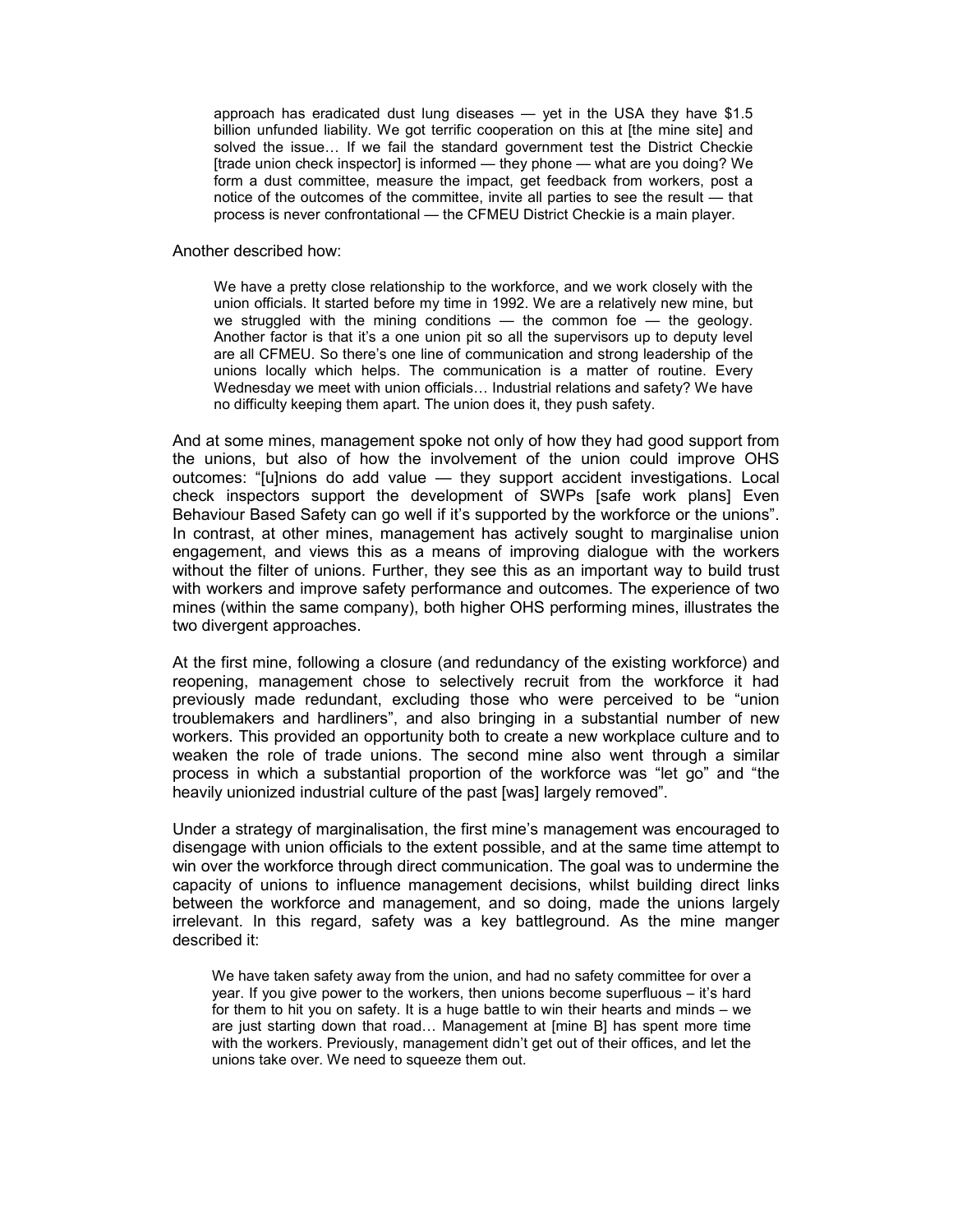In contrast, the second adopted a more inclusive and cordial relationship with the unions and made a point of engaging unions in consultation, even to the extent that this approach might draw the ire of corporate management:

Communication with the workforce is all-important. We got into trouble with [corporate] at one point because they thought we were letting the unions "manage the pits". But it is not them running it  $-$  it is really just consulting with the unions. It is all about enforcing the EBA with their consultation. That way, they will respect your decisions.

Often, what distinguished mines in which management built trust with trade union officials on OHS issues, from those that did not was what the former did *not* do. In such mines, there was no attempt to shift from secure employment to the use of contingent workers, there were no radical interventions to remove "troublesome" workers, and there was no attempt to exclude the union from consultation and decision-making. In short, they did not adopt a policy of marginalisation.

The resistance of trade unions and their members to let go of secure employment is understandably deep seated. It is also no surprise that secure employment is associated with the presence of trust. Contract workers (and others whose employment is precarious) for example, are likely to feel less valued than for those in a stable employment relationship. Certainly research suggests that "commitment is higher among employees who believe they are being treated as resources to be developed rather than commodities to be bought and sold" (Gaertner and Nollen 1989, 987) And those who know that a "new" mine was born out of a brutal history that involved strategic closure and redundancies may also feel that workers are expendable and unvalued, while a failure to engage and consult with the trade unions may send similar signals. Only if employees perceive health and safety management practices to be motivated by genuine concern and respect are they likely to trust management sufficiently to commit to such practices (Barling and Hutchinson 2000, 77).

So we are at a period where, notwithstanding a history of conflict and bitter animosity, a more constructive relationship may be emerging, at least at some mines. Although there are many mines at which the old animosities and attitudes have remained intact, at a minority, mine management has developed constructive relationships with trade unions at local level and has used them as a vehicle for improving OHS. The sorts of mechanisms for building trust described above, many of which could be channelled directly through the vehicle of trade unions, would serve to build this relationship further.

Beyond this, and at the level of the mine site, what is required is a substantial change in approach on the part of both protagonists. As one check inspector pointed out:

The company has to stop seeing the unions as the monster and attacking it at will, and we have to say, without the company, there are no jobs, no money. We need to cross over but the ideologies of company executives and our executives to a degree need to be reshaped.

It will also be necessary to develop relationships of trust between senior levels of the trade union movement and senior management. For "just as the CEO and senior management of a company are prime influencers in setting the tone of a company's commitment to safety, so union leadership must make very clear the expected approach to safety issues to be taken by union members and officials". This should be easier than it sounds. Leading companies are now committed to high standards of OHS and to going beyond compliance. And trade unions, in a period of particular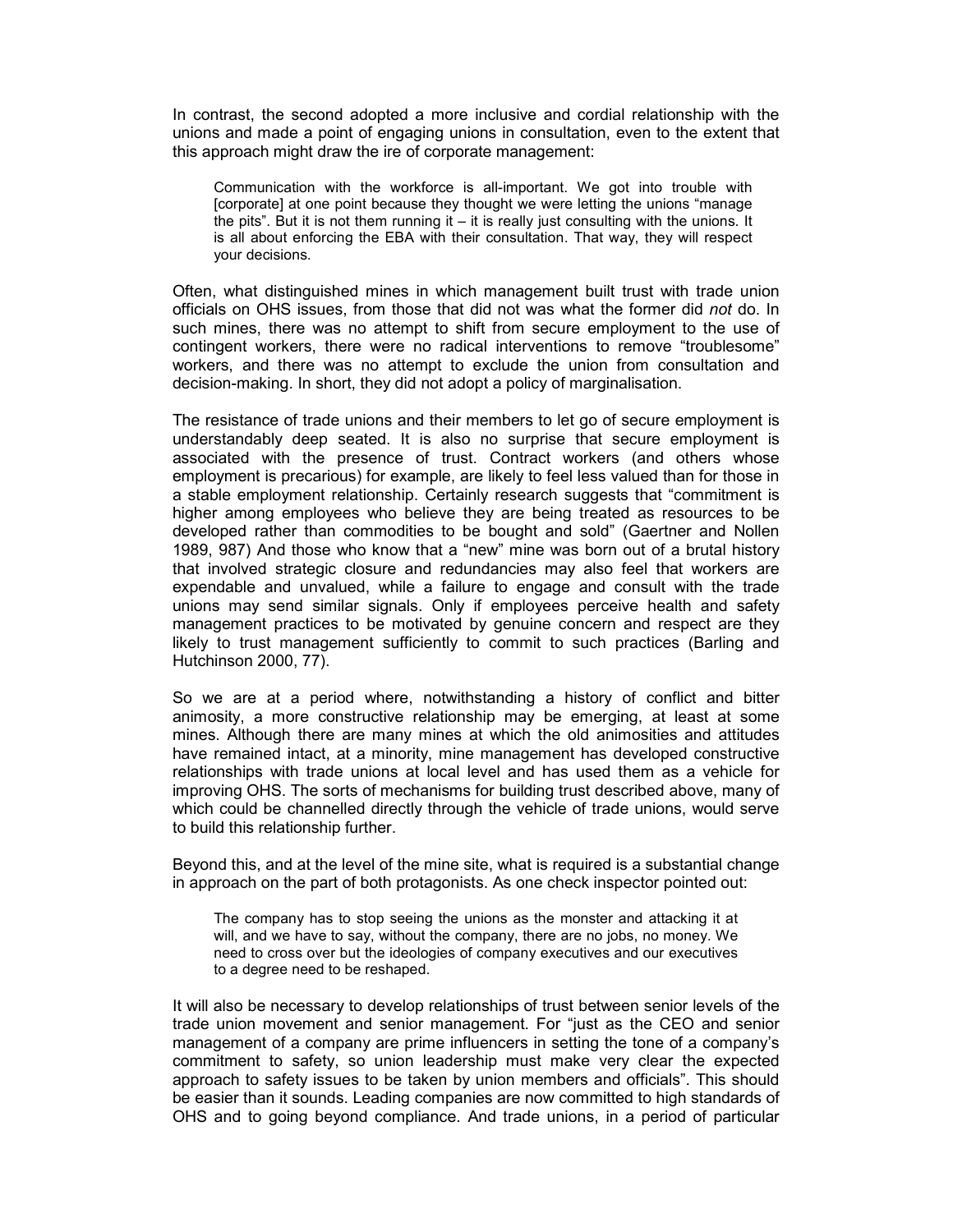weakness in which their capacity to demonstrate their relevance on a variety of traditional industrial relations issues is limited, might well see particular benefits in promoting OHS (Barry and Loudoun 2006).

What is needed is a rational debate about how an improved and mutually beneficial relationship with regards to OHS might best be developed. Such a debate cannot take place until both sides let go of rhetoric, posturing and misrepresentation in favour of genuine efforts to improve trust in the interests of reducing the toll of work related injury and death.

## **6. Conclusion**

There is growing evidence that the effectiveness of many management tools, including OHS management systems, is heavily dependent upon the culture into which they are received and that, in this respect, the presence of mistrust has a particularly potent capacity to undermine them. Indeed in many circumstances, building trust is essential to the effectiveness of OHS management initiatives. Accordingly, it is important to explore the ways in which mining companies and mine sites can best build trust.

Although the sample of mines on which this analysis is based is too small to be conclusive, at the very least it suggests that a variety of strategies are closely connected to the establishment of trust and that management ignores these strategies at their peril. While the mining sector may well be at close to one pole of the trust-mistrust continuum, many of the findings may be capable of generalisation to other industries, particularly those confronting similar adversarial workplace relations.

Some mines in our sample had been able to build a virtuous cycle of trust with positive ramifications for OHS practices and performance, while others, manifestly had not. Our fieldwork suggested that mines that had achieved high OHS outcomes had all or most of a cluster of characteristics that distinguished them from low OHS performing mines and that these characteristics, which had benefits in their own right, were also closely associated with the presence of trust. These include corporate and mine site leadership, the capacity to overcome middle management inertia, flatter structures, devolved decision-making and rotating shifts, worker "buy in" and effective communication, consultation and feedback.

Some factors appear to be so fundamental that it is difficult to conceive of trust developing in their absence. This is certainly the case with senior management and mine management commitment, and with getting middle management "on board". But while these may be necessary conditions for the creation of trust, they are insufficient in themselves. After all, as was commonly pointed out: "managers come and go but we'll still be here". Without effective worker engagement, trust between workers and managers clearly cannot be achieved. Accordingly, the other criteria described above all form an important part of the composite picture. Certainly building trust is a multi-faceted enterprise and many of the aspects of trust identified above are mutually reinforcing.

It is likely, then, that trust can only be successfully built (and maintained) between the range of stakeholders in the mining sector, including corporate management, senior mine management, middle management, line management, workers and unions, when a range of factors and present and acting in a complementary fashion. While there is no single formula guaranteed to provide trust, it is clear that trust is unlikely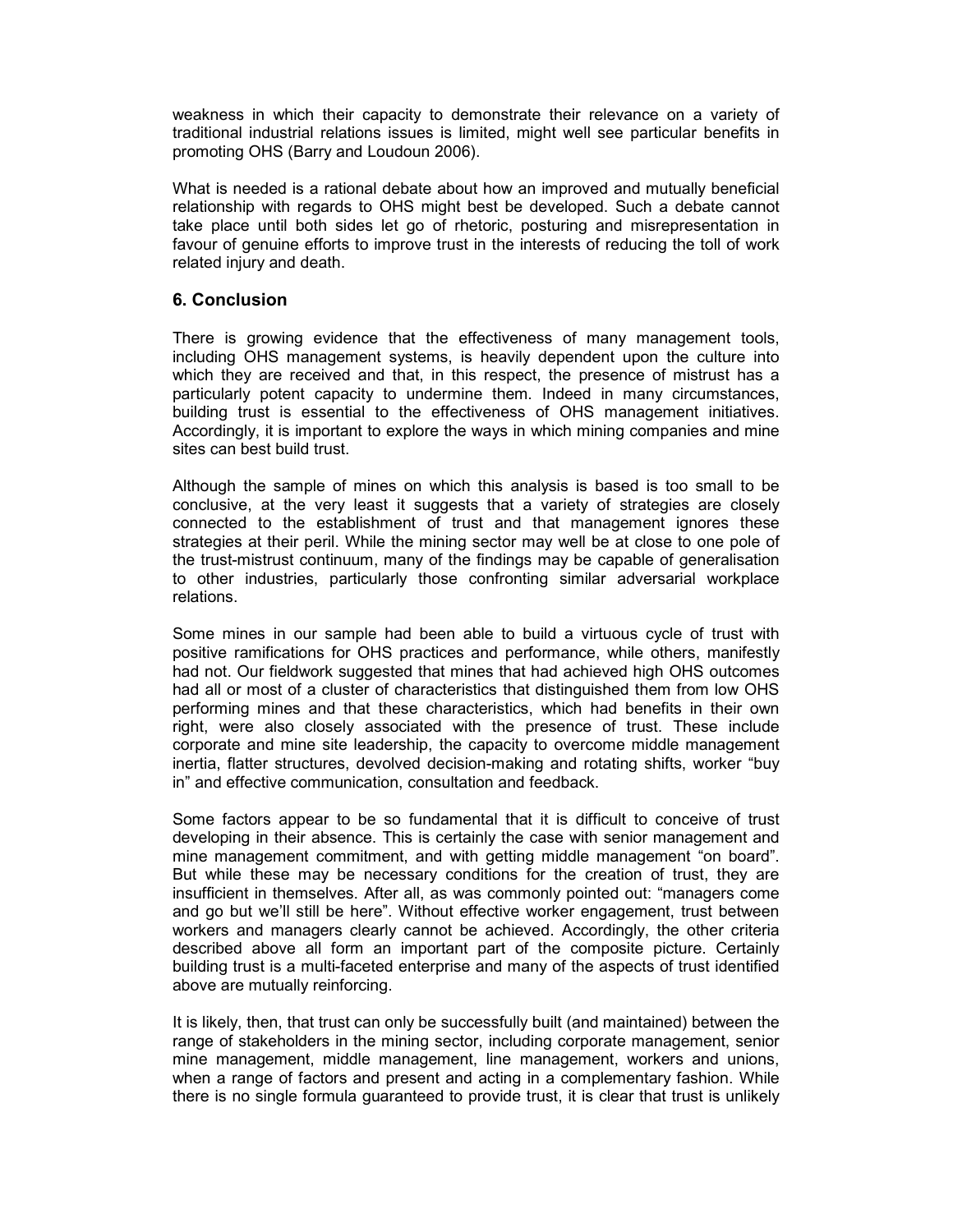to be nurtured unless close attention is paid to a substantial number of the variables discussed in this working paper.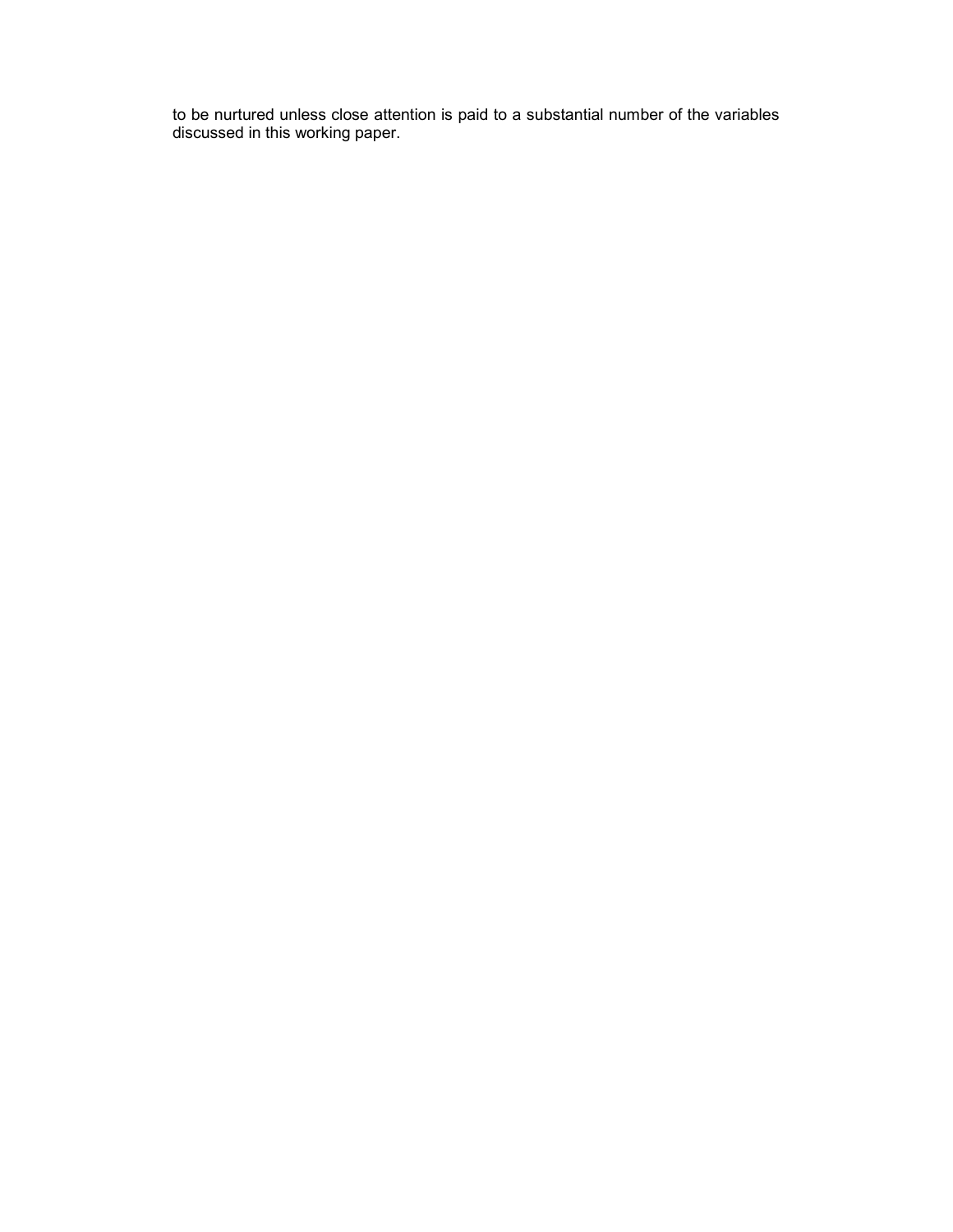#### **References**

ACiL (2005) *Final Report on the Queensland Mines Inspectorate Review*. ACiL Tasman, New Horizon Consulting Pty Ltd, Shaw Idea Pty Ltd.

Barling, J and Hutchinson, I (2000) "Commitment vs control-based safety practices, safety reputation and perceived safety climate", *Canadian JournL of Administrative Sciences,* vol 17, p 76.

Barry, B and Loudoun, R (2006) "Industrial relations, occupational safety and health, and union organising in Australia: lessons and opportunities", *Policy and Practice in Health and Safety*, Issue 1, pp 31-44.

Berman, D (1978) *Death on the Job*. New York: Monthly Review Press.

Bijlsma-Frankema, KM and Koopman, PL (2003) "Introduction: Trust within organizations", *Personnel Review*, vol 35, p 543.

Carson, WG (1981) *The other price of Britain*'*s oil: Safety and control in the North Sea*, Oxford, Martin Robertson.

Clark, MC and Payne, RL (1997) "The nature and structure of workers' trust in management", *Journal of Organisational Behaviour*, vol 18, pp 205-224.

Clarke, S (1999) "Perceptions of organisational safety: Implications for the development of safety culture", *Journal of Organizational Behavior*, vol 20, pp 185- 198.

Conchie, SM, Donald, IJ and Taylor, PJ (2006) "Trust: Missing piece(s) in the safety puzzle", *Risk Analysis*, vol 26(5), p 1097.

Cox, S and Flin, R (1998) "Safety culture: Philosophers stone or man of straw?", *Work and Stress*, vol 12, pp 189-201.

Cox, S, Jones, B and Collinson, D (2006) "Trust relations in high reliability organizations", *Risk Analysis*, vol 26(5), p 1123.

Cox, S, Jones, B and Rycraft, H (2004) "Behavioural approaches to safety management within nuclear reaction plants", *Safety Science*, vol 42 p 825.

Cummings, LL and Bromley, P (1996) "The organizational trust inventory: development and validation", *Trust in Organisations*, Sage, p 302.

Dedobbeleer, N, Champagne, F and German, P (1990) "Safety performance among union and non-union workers in the construction industry", *Journal of Occupational Medicine,* vol 32 (11), pp 1099-1103.

Deery, S and Walsh, J (1999) "Union decline in Australia: The role of human resource management practices and the union-hostile workplace", *Australian Journal of Labour Law,* vol 12(2), pp 21–31.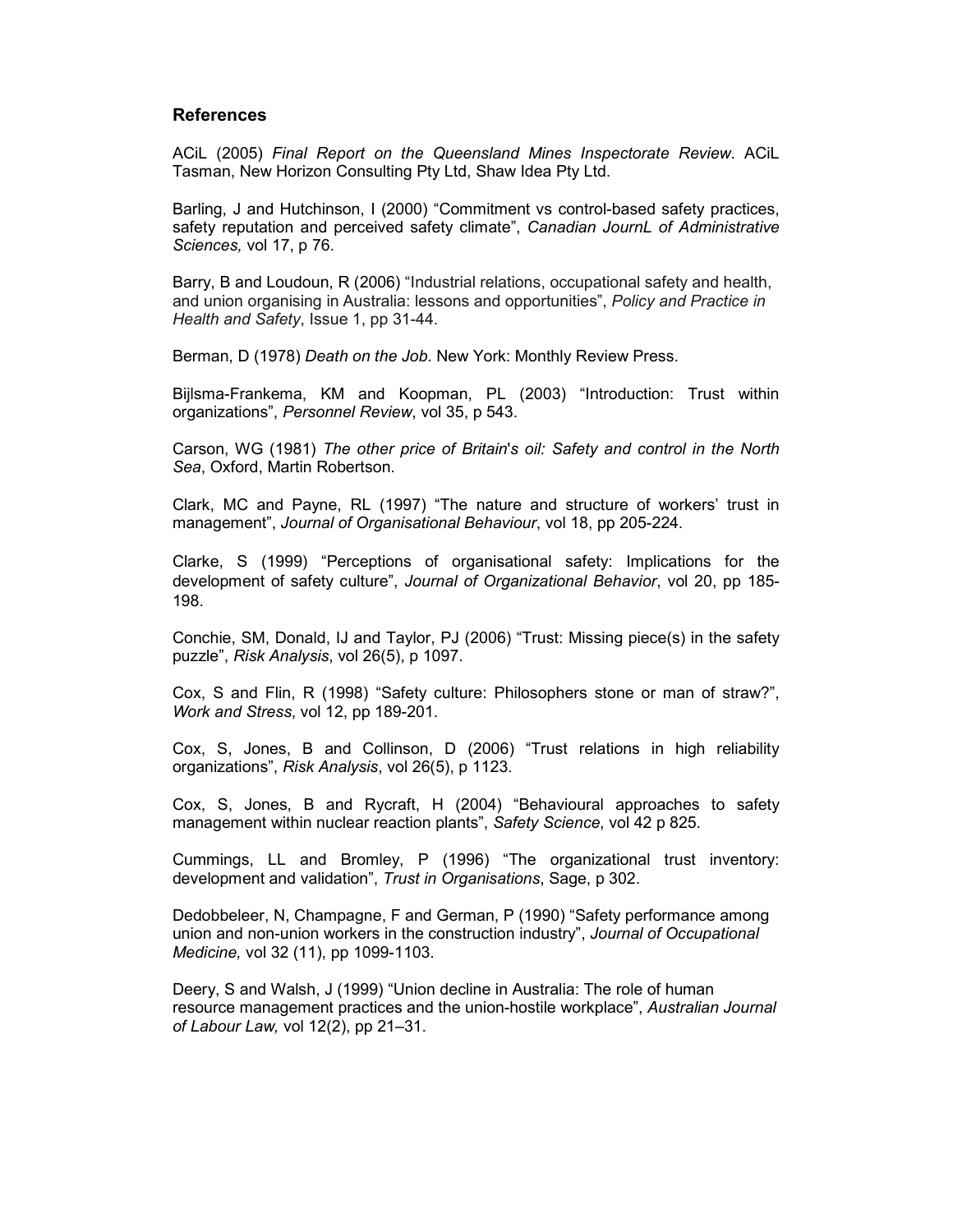Deery, S, Walsh, J and Knox, A (1999) *The non-union workplace in Australia: Bleak house or human resource innovator?,* Department of Management Working Paper in Human Resource Management, Employee Relations and Organisational Studies, University of Melbourne,

<www.management.unimelb.edu.au/Research/papers/wph2.pdf> (last accessed 8 March 2007).

Dirks, KT and Ferrin, DL (2002) "Trust in leadership: Meta-analytic findings and implications for research and practice", *Journal of Applied Psychology*, vol 87, p 611.

Firth, CJ (2004) "Organisational trust: The keystone to patient safety", *Quality of Safety and Health Care*, vol 13, pp 56-61.

Gaertner, KN and Nollen, SD (1989) "Career experiences, perceptions of employment practices, and psychological commitment to the organization", *Human Relations*, vol 42(11), pp 975-991.

Gunningham, N and Sinclair, D (2011) "A cluster of mistrust: A case study of safety in the mining industry", *The Journal of Industrial Relations,* vol 53(4), pp 450-466.

Gunningham, N and Sinclair, D (forthcoming) Culture eats systems for breakfast: On the limitations of management based regulation

Hargraves, AJ (Ed) (1993) *History of coal mining in Australia*, Melbourne, The Australasian Institute of Mining and Metallurgy.

Hasle, P and Møller, N (2007) "From conflict to shared development: Social capital in a Tayloristic environment", *Economic and Industrial Democracy*, vol 28 (3), pp 401- 429.

Hopkins, A (2002) *Safety culture, mindfulness and safe behaviour*, Working Paper 7, National Research Centre for Occupational Health and Safety Regulation, <www.ohs.anu.edu.au/> (last accessed 8 March 2007).

Jeffcott, S, Pidgeon, N, Weyman, A and Walls, J (2006) "Risk, trust and safety culture in U.K. train operating companies", *Risk Analysis,* vol 26 (5), pp 1105-1121.

Kramer, RM (1996) "Divergent realities and convergent disappointments in the hierarchical relation, trust and intuitive auditor at work" in Kramer, RM and Tyler, TR (Eds) *Trust in organisations – Frontiers of theory and research*, California, Sage Publications.

McColl, CD (1982) *A review of labour relations in the Australian black coal industry,*  Centre for Applied Economic Research, The University of NSW Working Paper No. 42.

MCA (Minerals Council of Australia) (1999), *Australian minerals industry safety culture survey report*, available*:*  <www.minerals.org.au/\_\_data/assets/pdf\_file/4923/safety\_survey\_report\_jul99.pdf> (last accessed 6 March 2007).

Morgan, RM and Shelby, DH (1994) "The commitment-trust theory of relationship marketing," *Journal of Marketing,* July, pp 20-38.